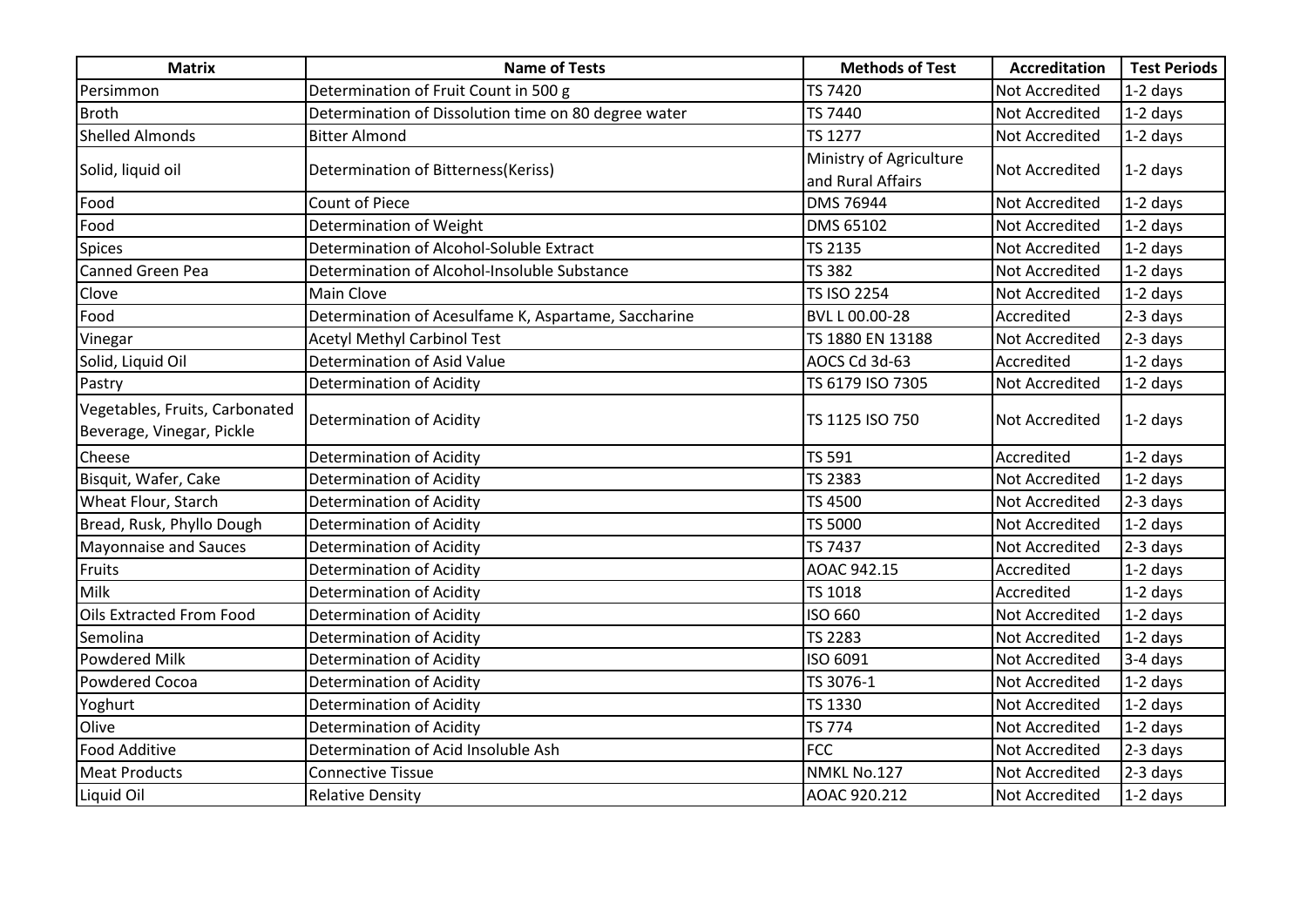| Doner, Sausage, Pastrami  | Spice-Derived Starch and Vegetable Protein                | DMS 87210 + R-Biopharm<br>Enzymatic | <b>Not Accredited</b> | $5-6$ days |
|---------------------------|-----------------------------------------------------------|-------------------------------------|-----------------------|------------|
| Meatball                  | Spice, Bread, Starch From Bread Crumbs, Vegetable Protein | DMS 87210 + R-Biopharm              | Not Accredited        | $5-6$ days |
|                           |                                                           | Enzymatic                           |                       |            |
| Semolina                  | Count of Spot                                             | <b>TS 2283</b>                      | Not Accredited        | $1-2$ days |
| Food                      | Determination of Benzoic Sorbic Acid                      | AOAC 983.16                         | Accredited            | $2-3$ days |
| Wheat                     | Determination of White Grain                              | TS 13494                            | <b>Not Accredited</b> | $1-2$ days |
| <b>Bulghur</b>            | Determination of White Grain                              | TS 2284                             | Not Accredited        | $1-2$ days |
| Garniture                 | Rate of Green Pea                                         | TS 12399                            | <b>Not Accredited</b> | $1-2$ days |
| <b>Grains And Legumes</b> | Weight of Thousand Grain                                  | TS 1136                             | Not Accredited        | $1-2$ days |
| Food                      | Unit Weight                                               | DMS 65102                           | <b>Not Accredited</b> | $1-2$ days |
| <b>Cucumber Pickle</b>    | Length Feature                                            | TS 11112                            | <b>Not Accredited</b> | $1-2$ days |
| Egg                       | Length Tolerance                                          | TS 1068                             | Not Accredited        | $1-2$ days |
| Food                      | Determination of Dye                                      | Ministry of Agriculture             | Not Accredited        | $1-2$ days |
|                           |                                                           | and Rural Affairs                   |                       |            |
| <b>Dried Apricot</b>      | Determination of Rotten                                   | <b>TS 485</b>                       | Not Accredited        | $1-2$ days |
| Wheat                     | Determination of Rotten Piece                             | TS 13494                            | <b>Not Accredited</b> | $1-2$ days |
| <b>Sunflower Seed</b>     | Determination of Rotten Piece                             | TS 12714                            | Not Accredited        | $1-2$ days |
| Mung Bean                 | Determination of Rotten Piece                             | TS 13377                            | Not Accredited        | $1-2$ days |
| Haricot                   | Determination of Rotten Piece                             | TS 141                              | <b>Not Accredited</b> | $1-2$ days |
| Chickpea                  | Determination of Rotten Piece                             | <b>TS 142</b>                       | <b>Not Accredited</b> | 1-2 days   |
| Pine Nut                  | Determination of Rotten Piece                             | TS 1771                             | Not Accredited        | $1-2$ days |
| <b>Bulghur</b>            | Determination of Rotten Piece                             | <b>TS 2284</b>                      | Not Accredited        | $1-2$ days |
| Sesame Seed               | Determination of Rotten Piece                             | <b>TS 311</b>                       | <b>Not Accredited</b> | $1-2$ days |
| Poppy Seed                | Determination of Rotten Piece                             | <b>TS 312</b>                       | Not Accredited        | $1-2$ days |
| Dried Fig                 | Determination of Insect Damage                            | <b>TS 541</b>                       | <b>Not Accredited</b> | $1-2$ days |
| Lentil                    | Determination of Insect Damage Grain                      | TS 143                              | Not Accredited        | $1-2$ days |
| <b>Bulghur</b>            | Insect Residual, Egg and Animal Waste                     | <b>TS 2284</b>                      | Not Accredited        | $1-2$ days |
| Haricot                   | Insect and Insect Residual                                | <b>TS 141</b>                       | <b>Not Accredited</b> | $1-2$ days |
| Walnut                    | Insect and Insect Damage                                  | TS 1276                             | <b>Not Accredited</b> | $1-2$ days |
| Wheat                     | <b>Insect-Eaten Piece</b>                                 | TS 2974                             | <b>Not Accredited</b> | $1-2$ days |
| <b>Dried Apricot</b>      | Determination of Insect Damaged                           | <b>TS 485</b>                       | <b>Not Accredited</b> | $1-2$ days |
| Sugar                     | <b>Determination of Turbidity</b>                         | ICUMSA GS2 / 3-18                   | Not Accredited        | $1-2$ days |
| Pine Nut                  | <b>Crumpled Piece</b>                                     | TS 1771                             | <b>Not Accredited</b> | $1-2$ days |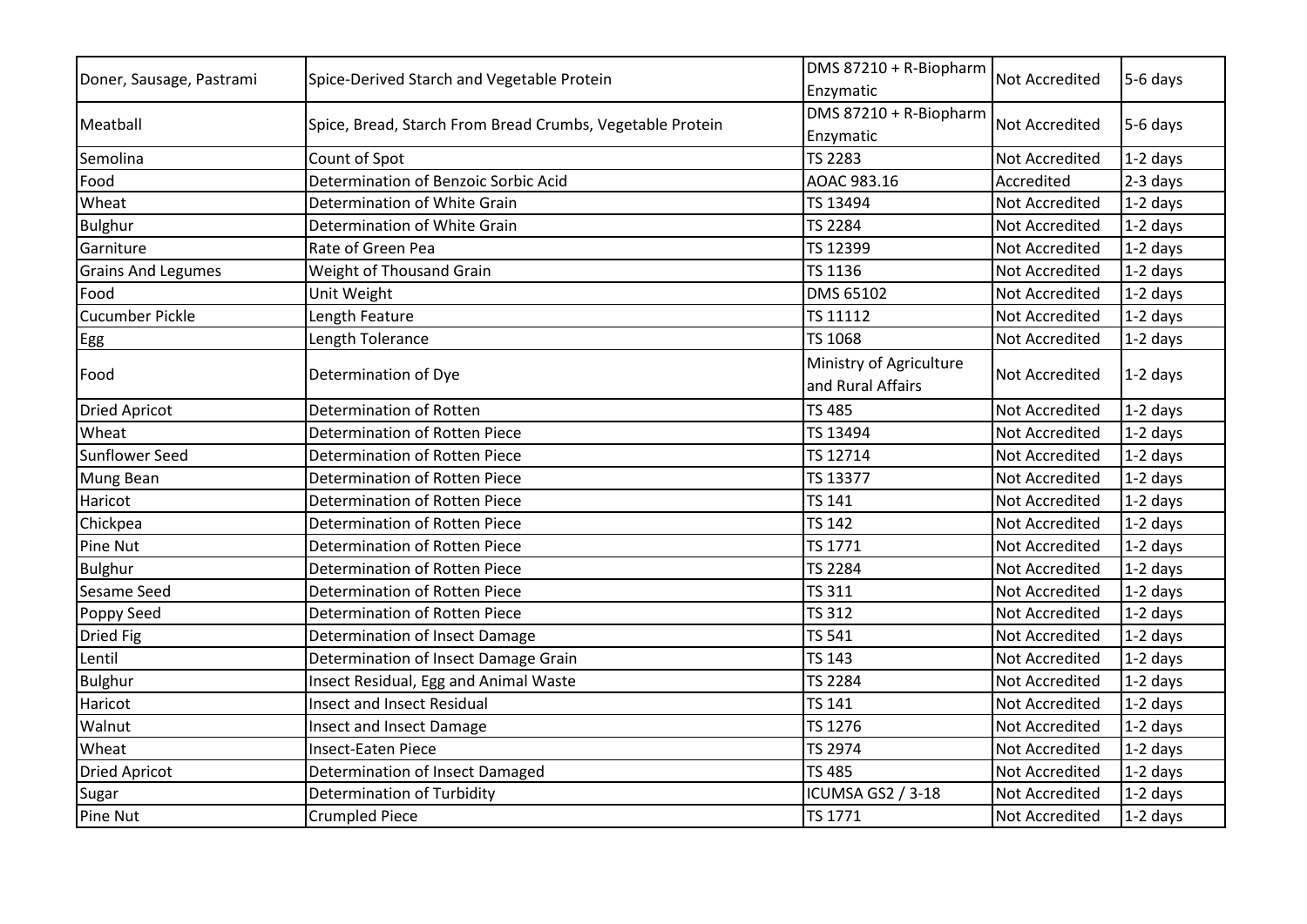| <b>Dried Apricot</b>         | Presence of Fruit Piece in Half or Whole                                         | <b>TS 485</b>            | Not Accredited        | $1-2$ days |
|------------------------------|----------------------------------------------------------------------------------|--------------------------|-----------------------|------------|
| <b>Freezed Potato</b>        | Determination of Big Defect                                                      | TS 8642                  | <b>Not Accredited</b> | $1-2$ days |
| Phyllo                       | Determination of Diameter                                                        | TS 10443                 | Not Accredited        | $1-2$ days |
| Cucumber pickle              | Determination of Diameter                                                        | TS 11112                 | Not Accredited        | $1-2$ days |
| Egg                          | Rate of Fracture Egg                                                             | TS 1068                  | Not Accredited        | $1-2$ days |
| Cherry Jam                   | Seed and Piece of Seed                                                           | TS 3958                  | Not Accredited        | $1-2$ days |
| Apricot Jam                  | Seed and Piece of Seed                                                           | TS 4187                  | Not Accredited        | $1-2$ days |
| <b>Dried Apricot</b>         | Presence of Seeds in Seedless Fruit                                              | <b>TS 485</b>            | Not Accredited        | $1-2$ days |
| <b>Dried Grape</b>           | Fruit Piece with Seed                                                            | TS 3411                  | Not Accredited        | $1-2$ days |
| Pizza                        | <b>Amount of Seasoning</b>                                                       | TS 12981                 | Not Accredited        | $1-2$ days |
| Tahini Halva                 | Rate of Seasoning                                                                | <b>TS 2590</b>           | Not Accredited        | $1-2$ days |
| Chocolatte                   | Rate of Seasoning                                                                | <b>TS 7800</b>           | Not Accredited        | $1-2$ days |
| Salami                       | Rate of Seasoning                                                                | <b>TS 979</b>            | Not Accredited        | $1-2$ days |
| Walnut                       | Determination of Spotted Fruit                                                   | TS 1276                  | Not Accredited        | $1-2$ days |
| Chocolatte                   | Rate of Chocolatte                                                               | TS 7800                  | Not Accredited        | $1-2$ days |
| <b>Dried Apricot</b>         | Determination of Spotted Fruit                                                   | <b>TS 485</b>            | Not Accredited        | $1-2$ days |
| Maize                        | <b>Germinated And Sprouted Pieces</b>                                            | TS 3415                  | Not Accredited        | $1-2$ days |
| Sugar                        | Determination of Dye Solution                                                    | ICUMSA GS2 / 3-10        | Accredited            | $1-2$ days |
| <b>White Sugar</b>           | Determination of Water-insoluble (Sediment)                                      | ICUMSA GS2 / 3 / 9-19    | Accredited            | $1-2$ days |
| <b>White Sugar</b>           | <b>Determination Of Turbidity</b>                                                | <b>ICUMSA GS2 / 3-18</b> | Accredited            | $1-2$ days |
| <b>Carbonated Drink</b>      | Determination of Amount Soluble Solid (Brix)                                     | TS 1466                  | Not Accredited        | $1-2$ days |
| <b>Viscous Food</b>          | Determination of Amount Soluble Solid (Brix)                                     | TS 6593                  | Accredited            | $1-2$ days |
| Glucose Syrup                | Determination of Amount Soluble Solid (Brix)                                     | <b>ISO 1743</b>          | Accredited            | $1-2$ days |
| <b>Fruits And Vegetables</b> | Determination of Amount Soluble Solid (Brix)                                     | TS 4890                  | Not Accredited        | $1-2$ days |
| Jam                          | Determination of Amount Soluble Solid (Brix)                                     | TS 6593                  | Accredited            | $1-2$ days |
| <b>Tomato Paste</b>          | Determination of Amount Soluble Solid (Brix)                                     | TS 1466                  | <b>Not Accredited</b> | $1-2$ days |
| Sugar                        | Insoluble Material                                                               | ICUMSA GS2 / 3 / 9-19    | Accredited            | $1-2$ days |
| Solid, Liquid Oil            | Insoluble Impurity                                                               | AOCS Ca 3a-46            | <b>Not Accredited</b> | $1-2$ days |
| Raw Coffee Bean              | Total Amount of Rotten Bean, Moldy Bean and Foreign Bean                         | TS 3117                  | Not Accredited        | $1-2$ days |
| <b>Nut</b>                   | Total Amount of Rotten, Moldy, Hidden Rotten and Moldy, Bitter and<br>Sour Lemon | TS 1917                  | Not Accredited        | $1-2$ days |
| Maize                        | Determination of Rotten Grain                                                    | TS 3415                  | Not Accredited        | $1-2$ days |
| <b>Food Additive</b>         | Determination of Dextrose Equivalent                                             | <b>FCC</b>               | Not Accredited        | $1-2$ days |
| <b>Shelled Almond</b>        | Surface Damage                                                                   | <b>TS 1277</b>           | <b>Not Accredited</b> | $1-2$ days |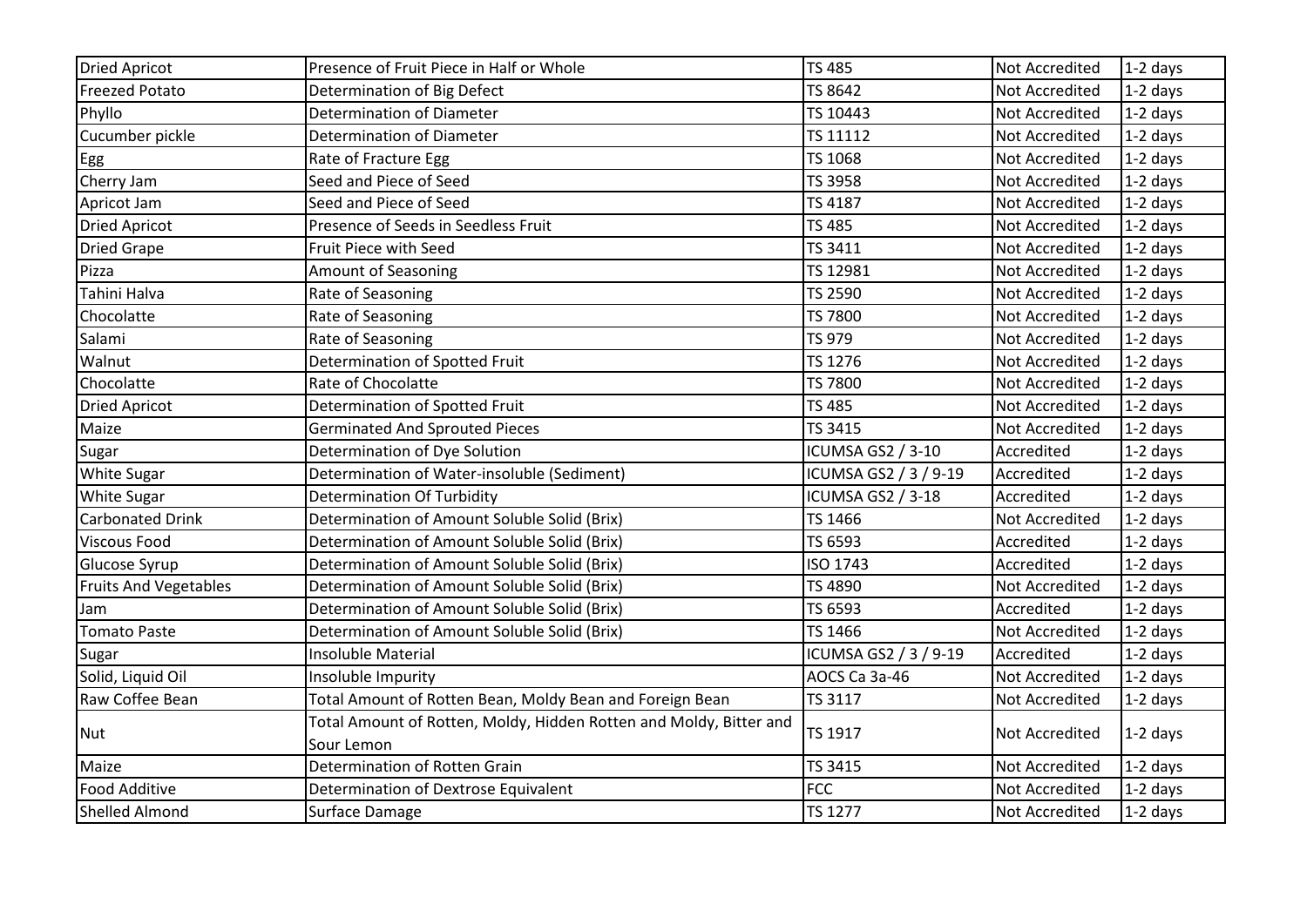| <b>Walnut Kernel</b>                                    | Surface Mold                                    | TS 1276                             | Not Accredited        | $1-2$ days |
|---------------------------------------------------------|-------------------------------------------------|-------------------------------------|-----------------------|------------|
| <b>Walnut Kernel</b>                                    | <b>Surface Dampness</b>                         | TS 1276                             | <b>Not Accredited</b> | $1-2$ days |
| Honey                                                   | <b>Count of Diastase</b>                        | Int. Honey Commission               | <b>Not Accredited</b> | $1-2$ days |
| Lentil                                                  | Rate of Mix From Other Varieties                | <b>TS 143</b>                       | <b>Not Accredited</b> | $1-2$ days |
| Haricot                                                 | <b>Grains of Other Varieties</b>                | <b>TS 141</b>                       | Not Accredited        | $1-2$ days |
| Chickpea                                                | <b>Grains of Other Varieties</b>                | <b>TS 142</b>                       | <b>Not Accredited</b> | $1-2$ days |
| Shelled almond                                          | <b>Other Internal Damage</b>                    | TS 1277                             | <b>Not Accredited</b> | $1-2$ days |
| Maize                                                   | <b>Other Various Materials</b>                  | TS 3415                             | <b>Not Accredited</b> | 1-2 days   |
| Garniture                                               | Rate of Other Vegetable                         | TS 12399                            | <b>Not Accredited</b> | $1-2$ days |
| Cake                                                    | <b>Slice Thickness</b>                          | TS 10445                            | <b>Not Accredited</b> | $1-2$ days |
| Food                                                    | Dietary Fiber                                   | AOAC 991.43                         | Accredited            | 3-4 days   |
| Pizza                                                   | Tomato                                          | TS 12981                            | <b>Not Accredited</b> | $1-2$ days |
| Pizza                                                   | Tomato+Pepper                                   | TS 12981                            | Not Accredited        | $1-2$ days |
| Persimmon                                               | Sour, Rotten or Moldy Fruits                    | TS 7420                             | Not Accredited        | $1-2$ days |
| Food                                                    | <b>Screen Analysis</b>                          | TS 3479 ISO 2591-1                  | Not Accredited        | $1-2$ days |
| <b>Meatball Fix</b>                                     | <b>Screen Analysis</b>                          | TS 12449                            | <b>Not Accredited</b> | $1-2$ days |
| Haricot                                                 | <b>Screen Analysis</b>                          | <b>TS 141</b>                       | <b>Not Accredited</b> | $1-2$ days |
| Chickpea                                                | <b>Screen Analysis</b>                          | <b>TS 142</b>                       | Not Accredited        | $1-2$ days |
| Lentil                                                  | <b>Screen Analysis</b>                          | <b>TS 143</b>                       | Not Accredited        | $1-2$ days |
| Hazelnut                                                | <b>Screen Analysis</b>                          | TS 1917                             | <b>Not Accredited</b> | $1-2$ days |
| Semolina                                                | <b>Screen Analysis</b>                          | <b>TS 2283</b>                      | Not Accredited        | $1-2$ days |
| <b>Edible Starch</b>                                    | <b>Screen Analysis</b>                          | TS 2970                             | Not Accredited        | $1-2$ days |
| <b>Canned Green Pea</b>                                 | <b>Screen Analysis</b>                          | <b>TS 382</b>                       | <b>Not Accredited</b> | $1-2$ days |
| <b>Wheat Flour</b>                                      | <b>Screen Analysis</b>                          | TS 4500                             | <b>Not Accredited</b> | $1-2$ days |
| Salt                                                    | <b>Screen Analysis</b>                          | TS 933                              | Not Accredited        | $1-2$ days |
| Honey                                                   | <b>Electrical Conductivity</b>                  | TS 13366                            | Not Accredited        | $1-2$ days |
| Egg                                                     | Embryo Control                                  | TS 1068                             | Not Accredited        | $1-2$ days |
| Persimmon                                               | Lowest fruit weight                             | <b>TS 7420</b>                      | Not Accredited        | $1-2$ days |
| Food                                                    | Determination of Energy                         | <b>FAO</b>                          | Accredited            | 4-5 days   |
| Solid, Liquid Oil And Oil<br><b>Extracted From Food</b> | <b>Erusic Acid</b>                              | AOAC 996.06                         | Accredited            | $2-3$ days |
| Salami, Sausage                                         | Total Protein and Starch Excluding Meat Protein | DMS 87210 + R-Biopharm<br>Enzymatic | <b>Not Accredited</b> | 5-6 days   |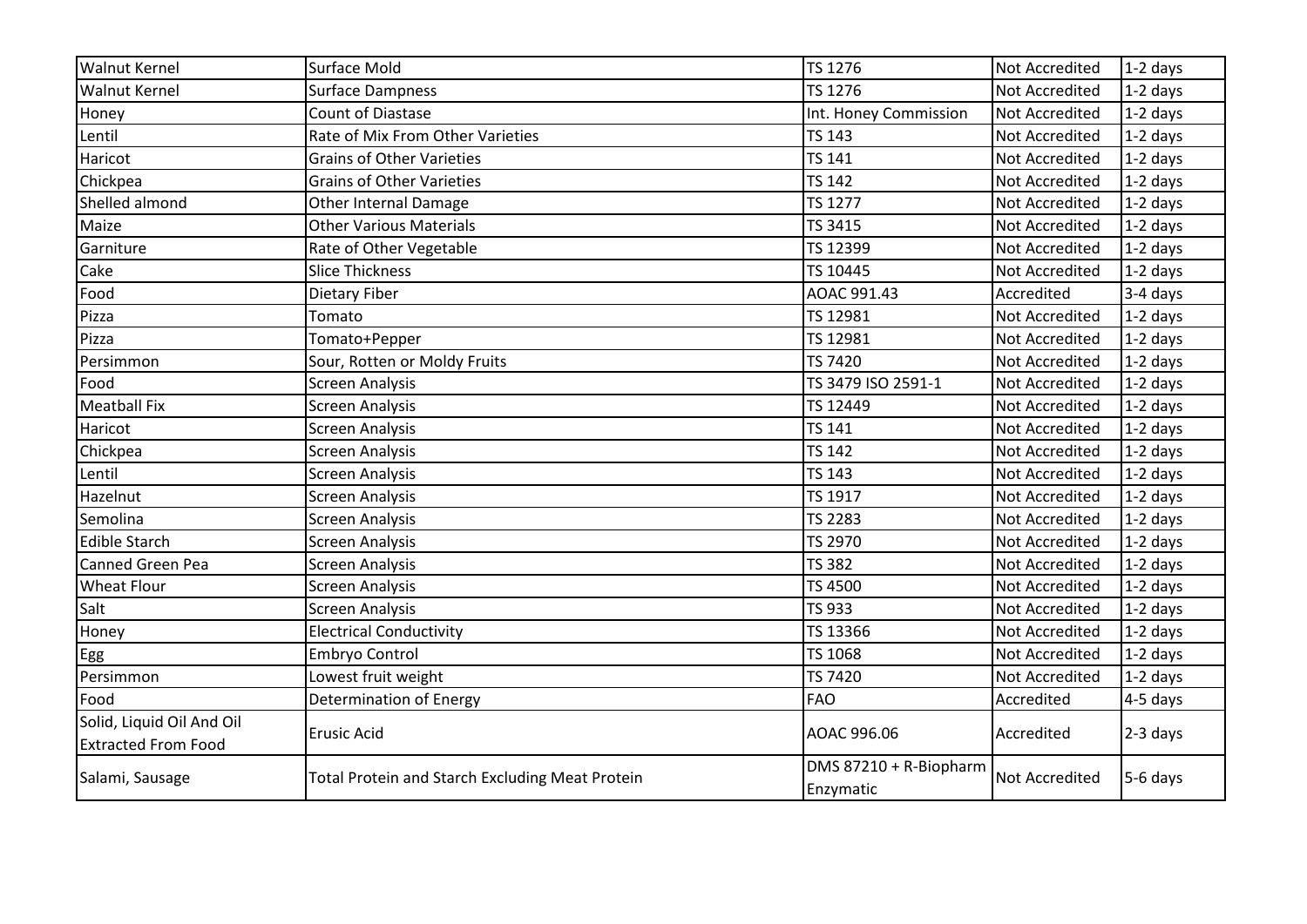| Distilled Alcoholic Drinks and       | Determination of Ethanol and Methanol GC/FID-HS Method       | In-house method "DMS<br>19166" (AOAC 972.10 | Accredited            | $2-3$ days |
|--------------------------------------|--------------------------------------------------------------|---------------------------------------------|-----------------------|------------|
| Non-Alcoholic Drinks                 |                                                              | Modified)                                   |                       |            |
|                                      |                                                              | In-house method "DMS                        |                       |            |
| <b>Beer</b>                          | Determination of Ethanol and Methanol GC/FID-HS Method       | 19166" (AOAC 972.10                         | Accredited            | $2-3$ days |
|                                      |                                                              | Modified)                                   |                       |            |
| Vanillin, Vanilla                    | Solubility in Ethyl Alcohol                                  | TS 3892                                     | Not Accredited        | $1-2$ days |
| <b>Shelled Peanuts</b>               | Crushed, Broken Fruit                                        | <b>TS 310</b>                               | <b>Not Accredited</b> | $1-2$ days |
| Maize                                | <b>Heat-Exposed Grain</b>                                    | TS 3415                                     | Not Accredited        | $1-2$ days |
| <b>Dried Apricot</b>                 | Fermantation                                                 | <b>TS 485</b>                               | Not Accredited        | $1-2$ days |
| Chocolatte                           | Rate of Hazelnut                                             | <b>TS 7800</b>                              | Not Accredited        | $1-2$ days |
| Tahini Halva                         | Rate of Peanut                                               | TS 2590                                     | <b>Not Accredited</b> | $1-2$ days |
| Chocolatte                           | Rate of Peanut                                               | TS 7800                                     | <b>Not Accredited</b> | $1-2$ days |
| Salami                               | Rate of Peanut                                               | TS 979                                      | <b>Not Accredited</b> | $1-2$ days |
| <b>Freezed Potato</b>                | Uncleaned Sprout ve Pore potatoes                            | TS 8642                                     | Not Accredited        | $1-2$ days |
| Fruit and Vegetable Juice            | <b>Formol Number</b>                                         | <b>TS EN 1133</b>                           | <b>Not Accredited</b> | $1-2$ days |
| <b>Crispy Appetizers</b>             | Number of Immature Crispy Appetizers                         | TS 11999                                    | <b>Not Accredited</b> | $1-2$ days |
| <b>Dried Grape</b>                   | Immature grain                                               | TS 3411                                     | Not Accredited        | 1-2 days   |
| <b>Freezed Marine Products</b>       | Rate of Glaze                                                | Codex Stan 92-1981, Rev.<br>1-1995          | Not Accredited        | $1-2$ days |
| Food                                 | Glutamic acid                                                | AOAC 970.37                                 | <b>Not Accredited</b> | 2-3 days   |
| Food                                 | Determination of Gluten                                      | <b>ELISA RIDASCREEN Gliadin Accredited</b>  |                       | 2-3 days   |
| <b>Gruyere Cheese</b>                | Pore Diameter                                                | TS 2174                                     | <b>Not Accredited</b> | $1-2$ days |
| <b>Gruyere Cheese</b>                | Pore Count                                                   | <b>TS 2174</b>                              | Not Accredited        | $1-2$ days |
| Rice                                 | Visible Moldy Rice Grain                                     | <b>TS 2408</b>                              | <b>Not Accredited</b> | $1-2$ days |
| Dried Fig                            | Sunburned, Torn, Split Or Cracked, Excessively Dry and Other | <b>TS 541</b>                               | Not Accredited        | $1-2$ days |
| Food                                 | Volume                                                       | DMS 102049                                  | Not Accredited        | $1-2$ days |
| Ice Cream                            | <b>Volume Expansion</b>                                      | TS 4265                                     | <b>Not Accredited</b> | $1-2$ days |
| Wine                                 | <b>Determination of Alcohol</b>                              | EEC No 000 / 90                             | Accredited            | 1-2 days   |
| <b>Distilled Alcoholic Beverages</b> | <b>Determination of Alcohol</b>                              | EEC No 2870 / 2000                          | Accredited            | $1-2$ days |
| <b>Canned Green Pea</b>              | <b>Lightly Stained Grain</b>                                 | <b>TS 382</b>                               | <b>Not Accredited</b> | $1-2$ days |
| Blackpepper                          | <b>Stained Grain</b>                                         | TS 2290 ISO 959-1                           | <b>Not Accredited</b> | 1-2 days   |
| Feed                                 | Determination of Crude Ash                                   | (EC) No:152 Annex III-H                     | Accredited            | $1-2$ days |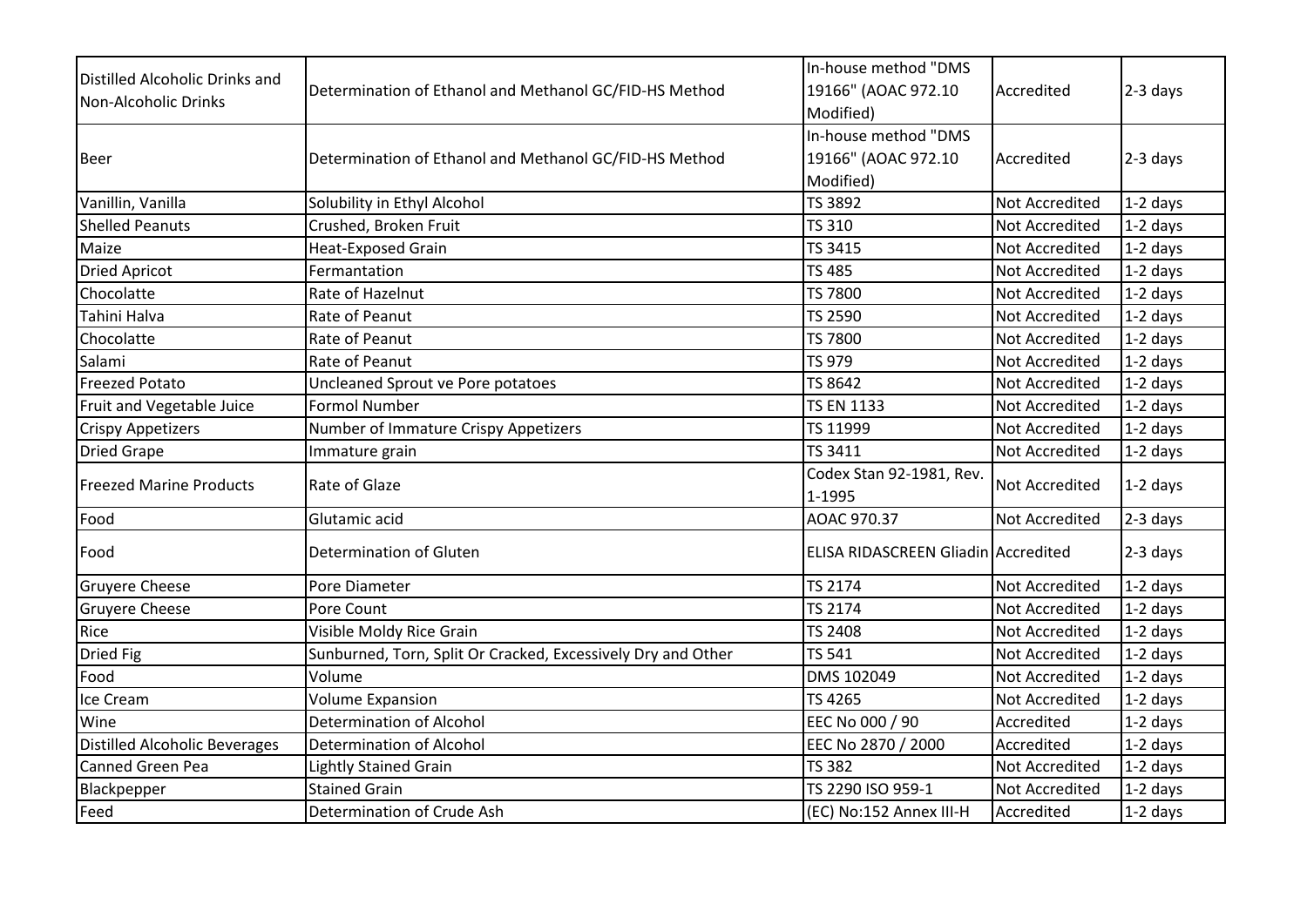| <b>Dried Apricot</b>                            | Determination of Crude Fruit                          | <b>TS 485</b>           | Not Accredited        | $1-2$ days |
|-------------------------------------------------|-------------------------------------------------------|-------------------------|-----------------------|------------|
| Feed                                            | Determination of Crude Protein                        | (EC) No:152 Annex III-H | Accredited            | 1-2 days   |
| Feed                                            | Determination of Cellulose                            | ISO 6865                | Accredited            | $1-2$ days |
| Rice                                            | Crude Grain And Chalked Grain                         | <b>TS 2408</b>          | Not Accredited        | $1-2$ days |
| Jam                                             | <b>Crude And Defective Fruit</b>                      | TS 4186                 | Not Accredited        | 1-2 days   |
| Feed                                            | Determination of Crude Oil                            | (EC) No:152 Annex III-H | Accredited            | 2-3 days   |
| Pizza                                           | Dough + Tomato Sauce Content                          | TS 12981                | Not Accredited        | $1-2$ days |
| Pizza                                           | Dough + Pizza Sauce                                   | TS 12981                | <b>Not Accredited</b> | $1-2$ days |
| Pizza                                           | Determination of Dough Rate                           | TS 12981                | <b>Not Accredited</b> | $1-2$ days |
| Rice                                            | Determination of Damaged Grain                        | <b>TS 2408</b>          | Not Accredited        | $1-2$ days |
| Maize                                           | Determination of Insect-Damaged Grain                 | TS 3415                 | <b>Not Accredited</b> | $1-2$ days |
| Wheat                                           | Determination of Insect-Damaged Grain                 | <b>TS 2974</b>          | Not Accredited        | $1-2$ days |
| Hazelnut                                        | Total of Boiled, Wrinkled, Lemon                      | TS 1917                 | Not Accredited        | 1-2 days   |
| Egg                                             | Determination of Air Space                            | DMS 102399              | Not Accredited        | $1-2$ days |
| Garniture                                       | Determination of Carrot Rate                          | TS 12399                | Not Accredited        | $1-2$ days |
| Wheat                                           | Determination Of Animal Origin Residue                | <b>TS 2974</b>          | Not Accredited        | $1-2$ days |
| Fruit, Vegetable, Herbal Tea,<br><b>Bulghur</b> | Determination of Ash Insoluble in HCl                 | TS 1128 ISO 763         | <b>Not Accredited</b> | $2-3$ days |
| <b>Black Tea</b>                                | Determination of Ash Insoluble in HCl                 | TS 1566 ISO 1577        | Not Accredited        | 2-3 days   |
| Powder Cocoa                                    | Determination of Ash Insoluble in HCl                 | TS 3076-1               | Not Accredited        | 2-3 days   |
| Oil Seed                                        | Determination of Ash Insoluble in HCl                 | <b>TS ISO 735</b>       | Not Accredited        | 2-3 days   |
| <b>Spices</b>                                   | Determination of Ash Insoluble in HCl                 | <b>ISO 930</b>          | Accredited            | $2-3$ days |
| Starch, Biscuit, Wafer                          | Determination of Ash Insoluble in HCl                 | <b>TS 2383</b>          | Not Accredited        | 2-3 days   |
| <b>Wheat Flour</b>                              | Determination of Ash Insoluble in HCl                 | <b>TS 4500</b>          | <b>Not Accredited</b> | 2-3 days   |
| Feed                                            | Determination of Ash Insoluble in HCl                 | (EC) No:152 Annex III-H | Accredited            | $2-3$ days |
| <b>Mixed Pickle</b>                             | Rate of All Kinds of Vegetables to the Drained Weight | TS 4214                 | Not Accredited        | $1-2$ days |
| Gelatin                                         | Determination of Hydrogen Peroxide                    | <b>TS 1018</b>          | <b>Not Accredited</b> | $1-2$ days |
| Honey                                           | Determination of Hydroxymethylfurfural                | Int. Honey Commission   | <b>Not Accredited</b> | $1-2$ days |
| Fruits, Vegetables                              | Determination of Hydroxymethylfurfural                | TS 6178 ISO 7466        | Not Accredited        | 1-2 days   |
| <b>Meat and Meat Products</b>                   | Determination of Hydroxyproline                       | NMKL No.127             | Accredited            | 2-3 days   |
| Milk                                            | Homogenization                                        | TS 1019                 | Not Accredited        | 3-4 days   |
| Dumpling                                        | Rate of Filling Ingredient                            | TS 12980                | Not Accredited        | $1-2$ days |
| Sugar, Powdered Sugar                           | Conductivity Ash                                      | ICUMSA GS2/3-17         | Not Accredited        | $1-2$ days |
| Powdered Cocoa                                  | Particle Size                                         | TS 3076-1               | Not Accredited        | $1-2$ days |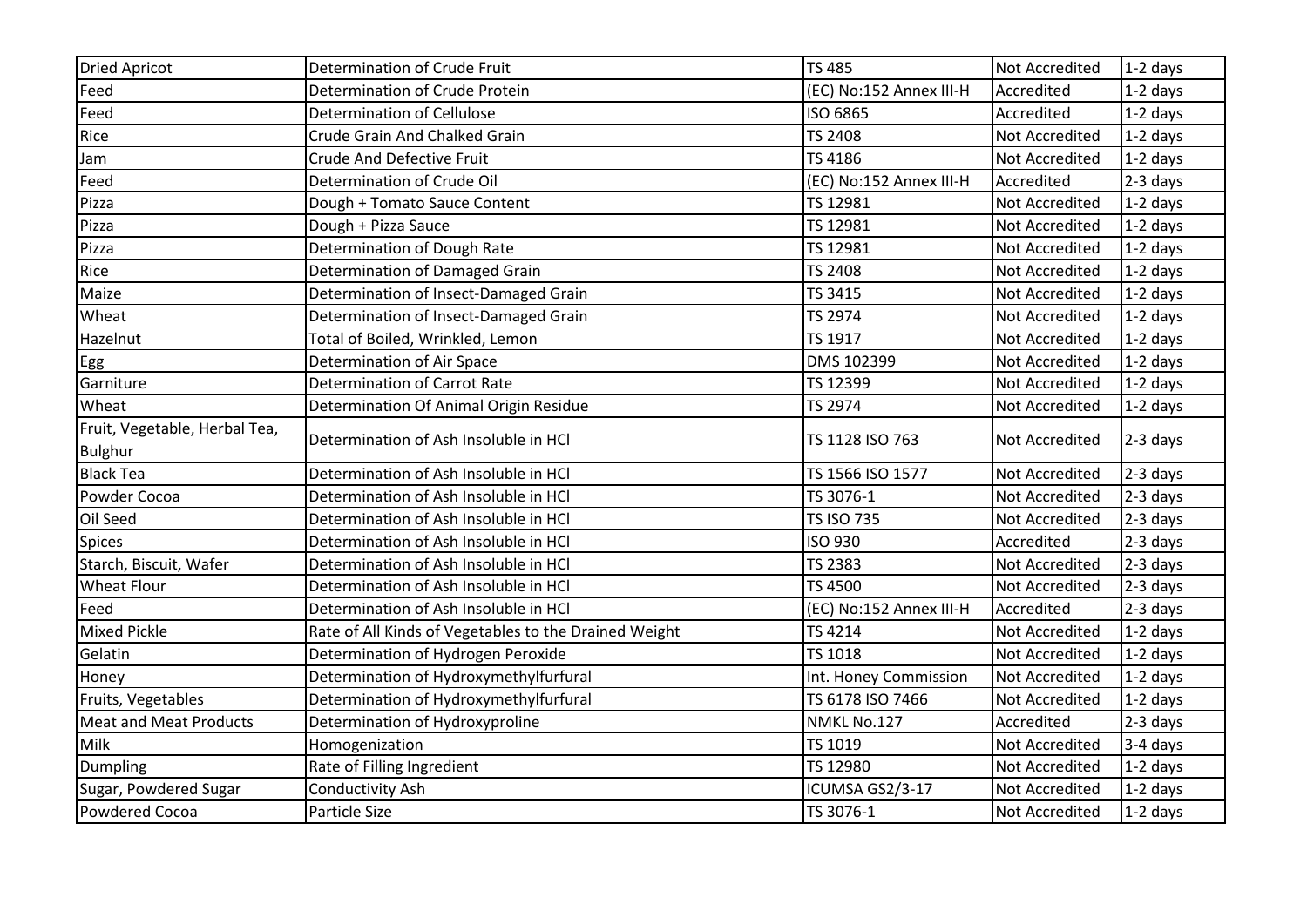| Sugar                                                       | <b>Invert Sugar</b>                 | ICUMSA GS2/3/9-5    | Not Accredited        | $1-2$ days |
|-------------------------------------------------------------|-------------------------------------|---------------------|-----------------------|------------|
| <b>Tomato Paste</b>                                         | <b>Invert Sugar</b>                 | TS 1466             | <b>Not Accredited</b> | $1-2$ days |
| Peanut                                                      | Massiveness                         | <b>TS 310</b>       | <b>Not Accredited</b> | $1-2$ days |
| Salt                                                        | Iodine (Potassium Iodate)           | TS 933              | <b>Not Accredited</b> | $1-2$ days |
| Salt                                                        | Iodine (Potassium Iodide)           | <b>TS 933</b>       | <b>Not Accredited</b> | $1-2$ days |
| Liquid, solid Oil                                           | Iodine Index                        | AOCS Cb 1b-87       | Accredited            | $1-2$ days |
| <b>Milk And Milk Products</b>                               | <b>Determination of Gelatine</b>    | AOAC 920.106        | <b>Not Accredited</b> | $2-3$ days |
| Non-Alcoholic Beverages,<br><b>Energy and Sports Drinks</b> | Determination of Quinine            | TS 12625            | Accredited            | $2-3$ days |
| <b>Canned Food</b>                                          | <b>Container Fill Rate</b>          | TS 2664             | <b>Not Accredited</b> | $1-2$ days |
| Lentil                                                      | <b>Unpeeled Grain</b>               | <b>TS 143</b>       | <b>Not Accredited</b> | $1-2$ days |
| Lentil                                                      | <b>Peeled Grain</b>                 | <b>TS 143</b>       | <b>Not Accredited</b> | $1-2$ days |
| Cinnamon                                                    | <b>Shell Thickness</b>              | TS 2291             | <b>Not Accredited</b> | $1-2$ days |
| Egg                                                         | Determination of Shell Color        | TS 1068             | Not Accredited        | $1-2$ days |
| Coffee, Coffee Products and                                 |                                     |                     |                       |            |
| Non-Alcoholic Beverages And                                 | Determination of Caffeine Content   | BVL L 46.00-3       | Accredited            | $2-3$ days |
| <b>Energy Drinks</b>                                        |                                     |                     |                       |            |
| <b>Canned Green Pea</b>                                     | Determination of Brown Green Pea    | <b>TS 382</b>       | <b>Not Accredited</b> | $1-2$ days |
| <b>Powdered Cocoa</b>                                       | Cocoa Oil                           | TS 3076-1           | <b>Not Accredited</b> | $2-3$ days |
| <b>Bitter Chocolate</b>                                     | Cocoa Oil                           | TS 7800             | <b>Not Accredited</b> | 2-3 days   |
| Types of Chocolate                                          | Cocoa Oil+ Milk Oil                 | TS 7800             | Not Accredited        | $2-3$ days |
| Phyllo Dough                                                | <b>Determination of Thickness</b>   | TS 10443            | <b>Not Accredited</b> | $1-2$ days |
| Puff Dough                                                  | <b>Determination of Thickness</b>   | TS 12230            | <b>Not Accredited</b> | $1-2$ days |
| <b>Cucumber Pickle</b>                                      | <b>Calibre Analysis</b>             | TS 11112            | <b>Not Accredited</b> | $1-2$ days |
| <b>Canned Artichoke</b>                                     | <b>Calibre Analysis</b>             | TS 1469             | <b>Not Accredited</b> | $1-2$ days |
| Green Pea                                                   | <b>Calibre Analysis</b>             | <b>TS 382</b>       | Not Accredited        | $1-2$ days |
| Almond                                                      | Out Of Caliber                      | <b>TS 1278</b>      | <b>Not Accredited</b> | $1-2$ days |
| Egg                                                         | Rate of Blood and Meat-stained Eggs | TS 1068             | <b>Not Accredited</b> | $1-2$ days |
| Milk                                                        | Determination of Carbonate          | TS 1018             | <b>Not Accredited</b> | $1-2$ days |
| Non-Alcoholic Beverages-Beer                                | Carbon Dioxide                      | TS 2259             | <b>Not Accredited</b> | $1-2$ days |
| Food                                                        | <b>Carbon Dioxide</b>               | <b>FAO</b>          | Accredited            | 4-5 days   |
| <b>Food Additive</b>                                        | Carminic Acid                       | <b>NMKL130</b>      | Accredited            | $2-3$ days |
| <b>Food Additive</b>                                        | Carmines                            | NMKL <sub>130</sub> | Accredited            | 2-3 days   |
| <b>Food Additive</b>                                        | Carmoisine                          | <b>NMKL130</b>      | Accredited            | 2-3 days   |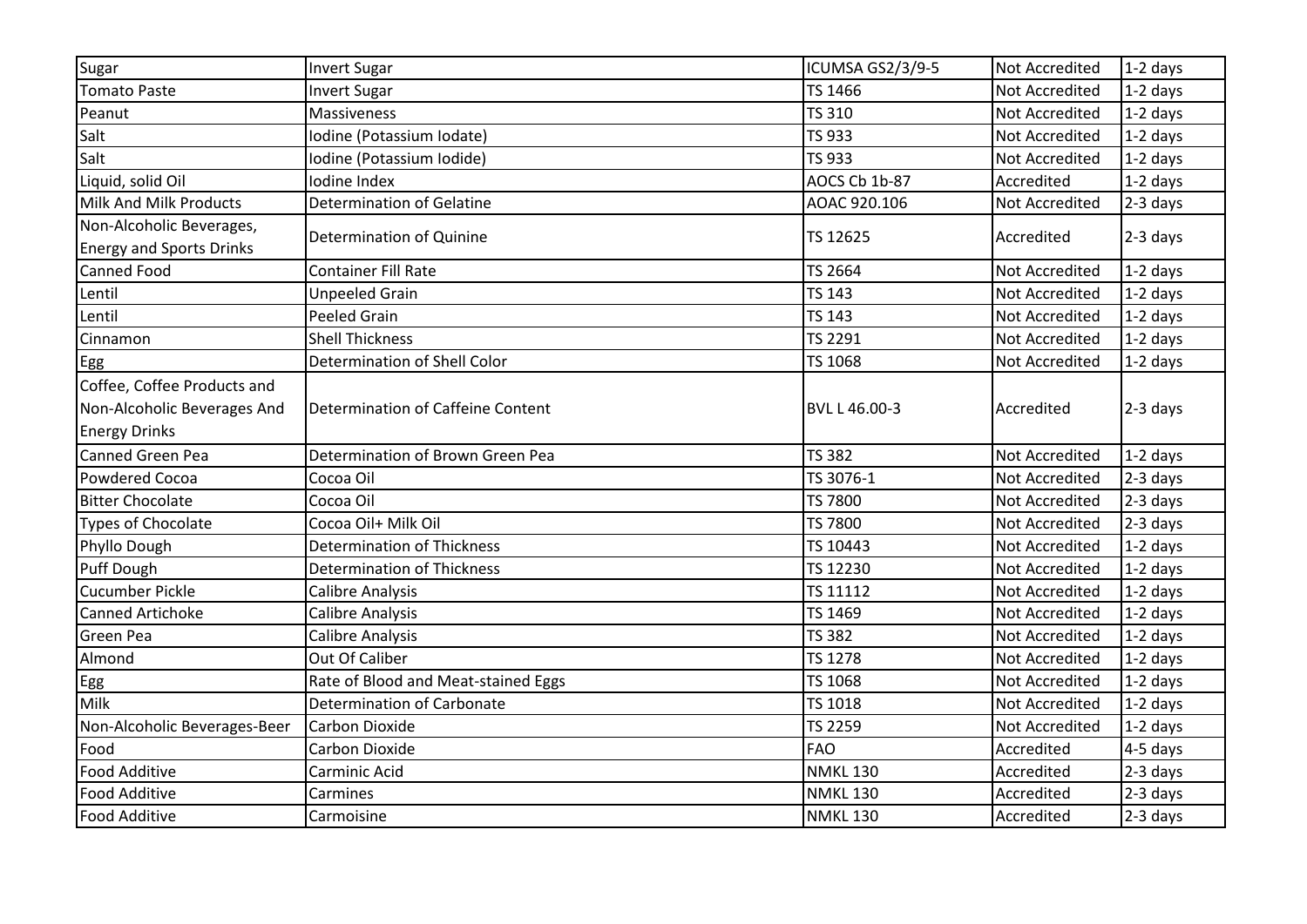| Pizza                                                       | Condiment Materiel Except Kashar Cheese                  | TS 12981             | <b>Not Accredited</b> | $1-2$ days |
|-------------------------------------------------------------|----------------------------------------------------------|----------------------|-----------------------|------------|
| Pizza                                                       | Rate of Kashar Cheese                                    | TS 12981             | Not Accredited        | $1-2$ days |
| Rice                                                        | Rate of Husked Rice                                      | <b>TS 2408</b>       | Not Accredited        | $1-2$ days |
| Chickpea                                                    | Keçi Piç Oranı                                           | <b>TS 142</b>        | <b>Not Accredited</b> | $1-2$ days |
| <b>Freezed Potato</b>                                       | Side Length                                              | TS 8642              | <b>Not Accredited</b> | $1-2$ days |
| Sausage, Salami                                             | Damaged Cover                                            | Rescript No. 2012/74 | Not Accredited        | $1-2$ days |
| Hazelnut                                                    | <b>Broken Grain</b>                                      | TS 1917              | Not Accredited        | $1-2$ days |
| <b>Biscuit</b>                                              | Rate of Broken Grain                                     | <b>TS 2383</b>       | Not Accredited        | $1-2$ days |
| Wheat                                                       | <b>Broken Grain</b>                                      | TS 13494             | Not Accredited        | $1-2$ days |
| Lentil                                                      | <b>Broken Grain</b>                                      | <b>TS 143</b>        | Not Accredited        | $1-2$ days |
| Walnut                                                      | <b>Broken Grain</b>                                      | <b>DMS 98092</b>     | Not Accredited        | $1-2$ days |
| <b>Green Pea</b>                                            | <b>Broken Grain</b>                                      | ISO 605              | Not Accredited        | $1-2$ days |
| <b>Almond Kernels</b>                                       | <b>Broken Grain</b>                                      | <b>TS 1278</b>       | Not Accredited        | $1-2$ days |
| Haricot                                                     | <b>Broken Grain</b>                                      | <b>TS 141</b>        | Not Accredited        | $1-2$ days |
| Chickpea                                                    | <b>Broken Grain</b>                                      | <b>TS 142</b>        | Not Accredited        | $1-2$ days |
| Rice                                                        | <b>Broken Grain</b>                                      | <b>TS 2408</b>       | Not Accredited        | $1-2$ days |
| Wheat                                                       | <b>Broken Grain</b>                                      | TS 2974              | Not Accredited        | $1-2$ days |
| Maize                                                       | <b>Broken Grain</b>                                      | TS 3415              | Not Accredited        | $1-2$ days |
| <b>White Pepper</b>                                         | <b>Broken Grain</b>                                      | TS 5103 ISO 959-2    | <b>Not Accredited</b> | $1-2$ days |
| Lentil                                                      | <b>Broken and Peeled Grain</b>                           | <b>TS 143</b>        | Not Accredited        | $1-2$ days |
| Solid, Liquid Solid                                         | Determination of Refractive Index                        | ISO 6320             | Not Accredited        | $1-2$ days |
| Corn Chips                                                  | <b>Broken Corn Chips</b>                                 | TS 11998             | Not Accredited        | $1-2$ days |
| Rice                                                        | Crumb Rice                                               | <b>TS 2408</b>       | Not Accredited        | $1-2$ days |
| Rice                                                        | <b>Red Striped Grain</b>                                 | <b>TS 2408</b>       | Not Accredited        | $1-2$ days |
| Wheat                                                       | <b>Red Grain</b>                                         | TS 13494             | Not Accredited        | $1-2$ days |
| <b>Bulghur</b>                                              | <b>Red Grain</b>                                         | <b>TS 2284</b>       | Not Accredited        | $1-2$ days |
| Non-Alcoholic Beverages,<br><b>Energy and Sports Drinks</b> | Determination of Kinin                                   | TS 12625             | Not Accredited        | $2-3$ days |
| Milk                                                        | Amount of Dirt (Sediment)                                | <b>TS 1018</b>       | Not Accredited        | $2-3$ days |
| <b>Dried Apricot</b>                                        | <b>Dirty Fruit</b>                                       | <b>TS 485</b>        | Not Accredited        | $1-2$ days |
| Persimmon                                                   | Dirty Fruit, Insect- Eaten or Fruit Smeared with Insects | <b>TS 7420</b>       | <b>Not Accredited</b> | $1-2$ days |
| <b>Wheat Flour</b>                                          | Pollution Test (Insect Eggs and Fragments)               | TS ISO 11050         | Not Accredited        | $1-2$ days |
| <b>Food Additive</b>                                        | Determination of Chloride                                | <b>FCC</b>           | Not Accredited        | $1-2$ days |
| Sugar                                                       | Determination of Chloride                                | ICUMSA GS8/4/7-11    | <b>Not Accredited</b> | $1-2$ days |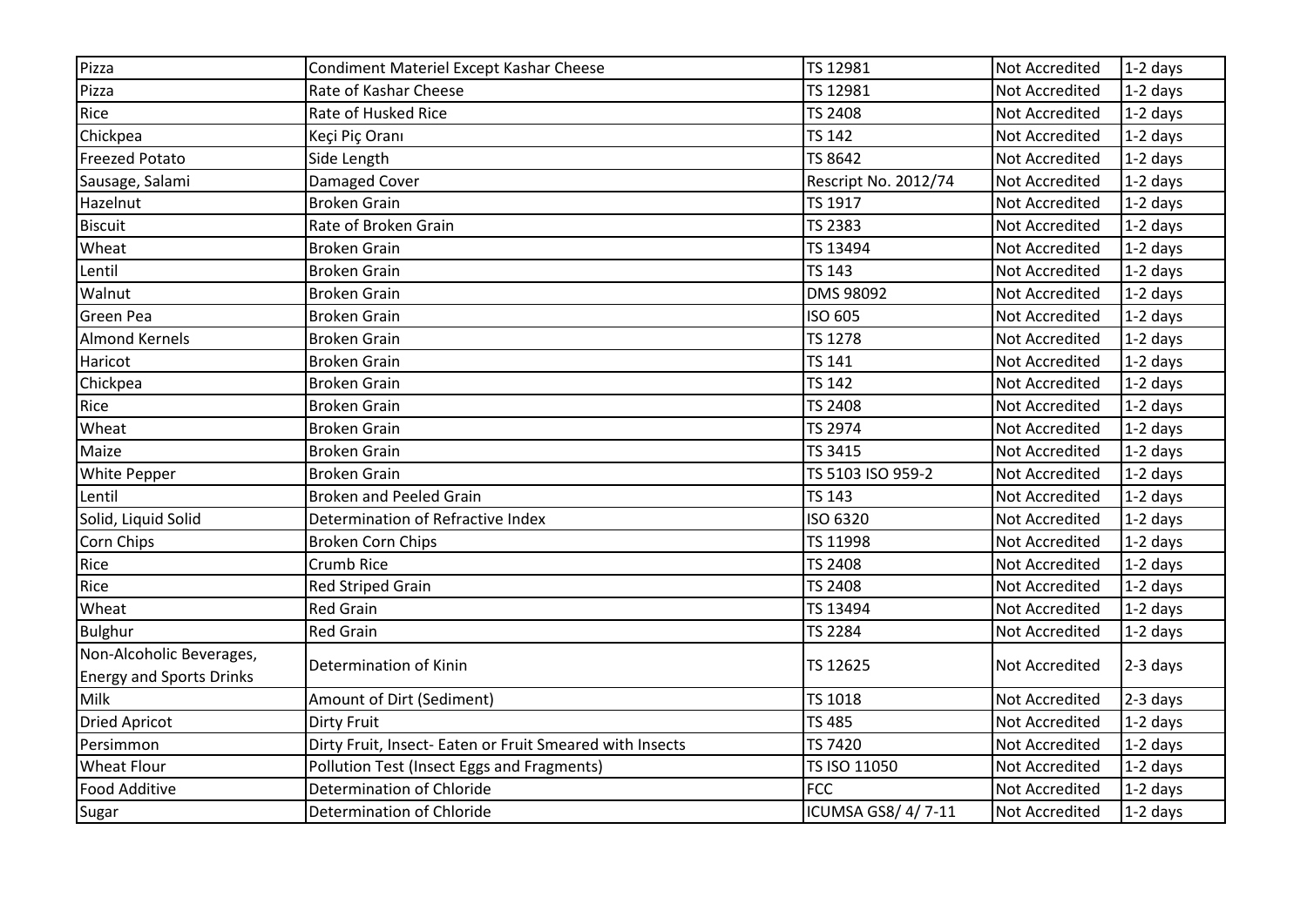| <b>Meat and Meat Products</b>    | <b>Determination of Putridity</b>    | Ministry of Agriculture<br>and Rural Affairs | <b>Not Accredited</b> | $1-2$ days |
|----------------------------------|--------------------------------------|----------------------------------------------|-----------------------|------------|
| <b>Meat Products</b>             | Collagen (Total meat protein mass)   | NMKL No.127/DMS<br>87210                     | <b>Not Accredited</b> | 5-6 days   |
| <b>Ground Meat</b>               | Collagen (Rate of meat protein)      | NMKL No.127/DMS<br>87210                     | <b>Not Accredited</b> | 5-6 days   |
| <b>Food Additive</b>             | <b>Cochineal Red A</b>               | <b>NMKL 130</b>                              | Accredited            | 2-3 days   |
| <b>Wheat Flour</b>               | Dry Gluten                           | ISO 21415-3-4                                | Not Accredited        | $2-3$ days |
| <b>Flavored Food</b>             | <b>Rate of Dried Fruits</b>          | DMS 104464                                   | <b>Not Accredited</b> | $1-2$ days |
| Sugar                            | Loss of Drying                       | ICUMSA GS2/1/3/9-15                          | Not Accredited        | $1-2$ days |
| Olive                            | <b>Defects</b>                       | <b>TS 774</b>                                | <b>Not Accredited</b> | $1-2$ days |
| <b>Crunchy Appetizers</b>        | Count of Defected Crunchy Appetizers | TS 11999                                     | <b>Not Accredited</b> | $1-2$ days |
| Maize Chips                      | <b>Defected Maize Chips</b>          | TS 11998                                     | <b>Not Accredited</b> | $1-2$ days |
| <b>Bulghur</b>                   | <b>Defected Grain</b>                | <b>TS 2284</b>                               | <b>Not Accredited</b> | $1-2$ days |
| Wheat                            | <b>Defected Grain</b>                | <b>TS 2974</b>                               | <b>Not Accredited</b> | $1-2$ days |
| <b>Dried Grape</b>               | <b>Defected Grain</b>                | <b>TS 3411</b>                               | Not Accredited        | $1-2$ days |
| Maize                            | <b>Defected Grain</b>                | TS 3415                                      | Not Accredited        | $1-2$ days |
| Flint Corn/Maize                 | Defected-Damaged Grain               | TS 3415                                      | <b>Not Accredited</b> | $1-2$ days |
| <b>Canned Food</b>               | Rate of Canned Fill                  | TS 2664                                      | Not Accredited        | $1-2$ days |
| <b>Dried Apricot</b>             | Determination of Moldy Fruit         | <b>TS 485</b>                                | <b>Not Accredited</b> | $1-2$ days |
| <b>Dried Grape</b>               | Determination of Moldy Grain         | TS 3411                                      | <b>Not Accredited</b> | $1-2$ days |
| Food                             | <b>Sulfur Dioxide</b>                | AOAC 962.16                                  | Accredited            | $1-2$ days |
| Food                             | Determination of Ash                 | DMS 122259                                   | Accredited            | $1-2$ days |
| Vinegar                          | Determination of Ash                 | AOAC 930.35                                  | <b>Not Accredited</b> | 1-2 days   |
| <b>Food Additive</b>             | Determination of Ash                 | <b>FCC</b>                                   | <b>Not Accredited</b> | $1-2$ days |
| <b>Meat and Meat Products</b>    | Determination of Ash                 | <b>ISO 936</b>                               | Accredited            | $1-2$ days |
| <b>Herbal and Black Tea</b>      | Determination of Ash                 | <b>TS 1564</b>                               | Not Accredited        | $1-2$ days |
| Spices                           | Determination of Ash                 | <b>ISO 928</b>                               | Accredited            | $1-2$ days |
| <b>Powdered Cocoa</b>            | Determination of Ash                 | TS 3076-1                                    | Not Accredited        | $1-2$ days |
| Molasses                         | Determination of Ash                 | TS 3792                                      | Not Accredited        | $1-2$ days |
| Fruit, Vegetable Products        | Determination of Ash                 | <b>TS 4888</b>                               | Not Accredited        | $1-2$ days |
| Wine                             | Determination of Ash                 | <b>TS 522</b>                                | Not Accredited        | $1-2$ days |
| Solid, Liquid Oil, Halva, Tehina | Determination of Ash                 | TS ISO 6884                                  | <b>Not Accredited</b> | $1-2$ days |
| Gum                              | Determination of Ash                 | <b>TS 8000</b>                               | <b>Not Accredited</b> | $1-2$ days |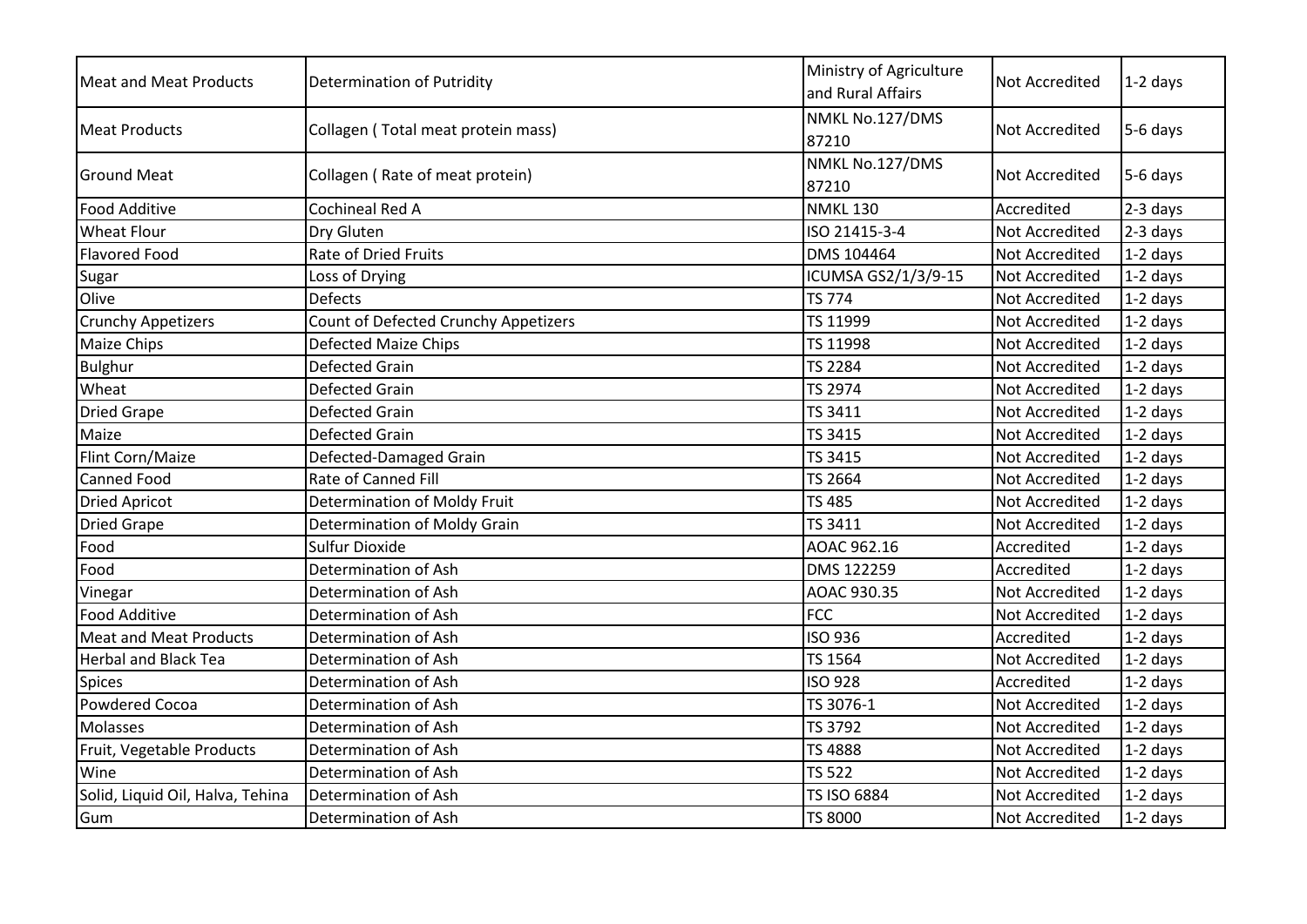| Powdered Wheyey                                        | Determination of Ash                                                                                                              | TS 9114               | Not Accredited        | $1-2$ days   |
|--------------------------------------------------------|-----------------------------------------------------------------------------------------------------------------------------------|-----------------------|-----------------------|--------------|
| <b>Cereals and Cereal Products</b>                     | Determination of Ash                                                                                                              | ISO 2171              | Accredited            | $1-2$ days   |
| <b>Bread</b>                                           | Determination of Ash                                                                                                              | TS 5000               | Not Accredited        | $1-2$ days   |
| <b>Powdered Cocoa</b>                                  | Alkalinity of Ash (K2O)                                                                                                           | TS 3076-1             | Not Accredited        | $2-3$ days   |
| Food                                                   | Determination of Lactic Acid                                                                                                      | R-Biopharm            | Not Accredited        | $1-2$ days   |
| Milk And Milk Products                                 | Determination of Lactose                                                                                                          | R-Biopharm            | Not Accredited        | $1-2$ days   |
| Persimmon                                              | Determination of Spotted Fruit                                                                                                    | TS 7420               | Not Accredited        | $1-2$ days   |
| Canned Green Pea                                       | Determination of Spotted Fruit or Wormhole Fruit                                                                                  | <b>TS 382</b>         | Not Accredited        | $1-2$ days   |
| <b>Dried Apricot</b>                                   | <b>Determination of Lesions</b>                                                                                                   | <b>TS 485</b>         | <b>Not Accredited</b> | $1-2$ days   |
| Rice                                                   | Determination of Red Spot                                                                                                         | <b>TS 2408</b>        | <b>Not Accredited</b> | $1-2$ days   |
| Pizza                                                  | Determination of Mushroom                                                                                                         | TS 12981              | <b>Not Accredited</b> | $1-2$ days   |
| Milk And Milk Products, Infant<br>Formula              | <b>Determination of Melamine</b>                                                                                                  | ISO/TS 15495          | Accredited            | $2-3$ days   |
| <b>Feed and Feed Raw Materials</b>                     | Calculation of Metabolisable Energy Value                                                                                         | (EC) No 152 Annex-VII | Accredited            | $4-5$ days   |
| <b>Feed and Feed Raw Materials</b>                     | Calculation of Metabolisable Energy Value                                                                                         | TS 9610               | Accredited            | $4-5$ days   |
| Jam                                                    | Rate of Fruit                                                                                                                     | TS 3958               | <b>Not Accredited</b> | $1-2$ days   |
| Pizza                                                  | <b>Determination of Maize</b>                                                                                                     | TS 12981              | Not Accredited        | $1-2$ days   |
| <b>Food Contact Plastic Materials</b><br>and Materials | Migration (Food and similar substance E,poly (2,6-diphenyl-p-<br>phenylene oxide)                                                 | EN 1186-13            | <b>Not Accredited</b> | $11-12$ days |
| <b>Food Contact Plastic Materials</b><br>and Materials | Determination of Total Migration Analysis Total Immersion Migration<br>(Food and similar substance A,10% ethyl alcohol solution)  | EN 1186-3             | Accredited            | $11-12$ days |
| <b>Food Contact Plastic Materials</b><br>and Materials | Determination of Total Migration Analysis Total Immersion Migration<br>(Food and similar substance B,3% acetic acid solution)     | EN 1186-3             | Accredited            | 11-12 days   |
| <b>Food Contact Plastic Materials</b><br>and Materials | Determination of Total Migration Analysis Total Immersion Migration<br>(Food and similar substance C,20% ethyl alcohol solution)  | EN 1186-3             | Accredited            | $11-12$ days |
| <b>Food Contact Plastic Materials</b><br>and Materials | Determination of Total Migration Analysis Total Immersion Migration<br>(Food and similar substance D1,50% ethyl alcohol solution) | EN 1186-3             | Accredited            | $11-12$ days |
| <b>Food Contact Plastic Materials</b><br>and Materials | Determination of Total Migration Analysis Substitude Test<br>(Fatty-95% Ethanol and Isooctane)                                    | EN 1186-14            | Accredited            | $11-12$ days |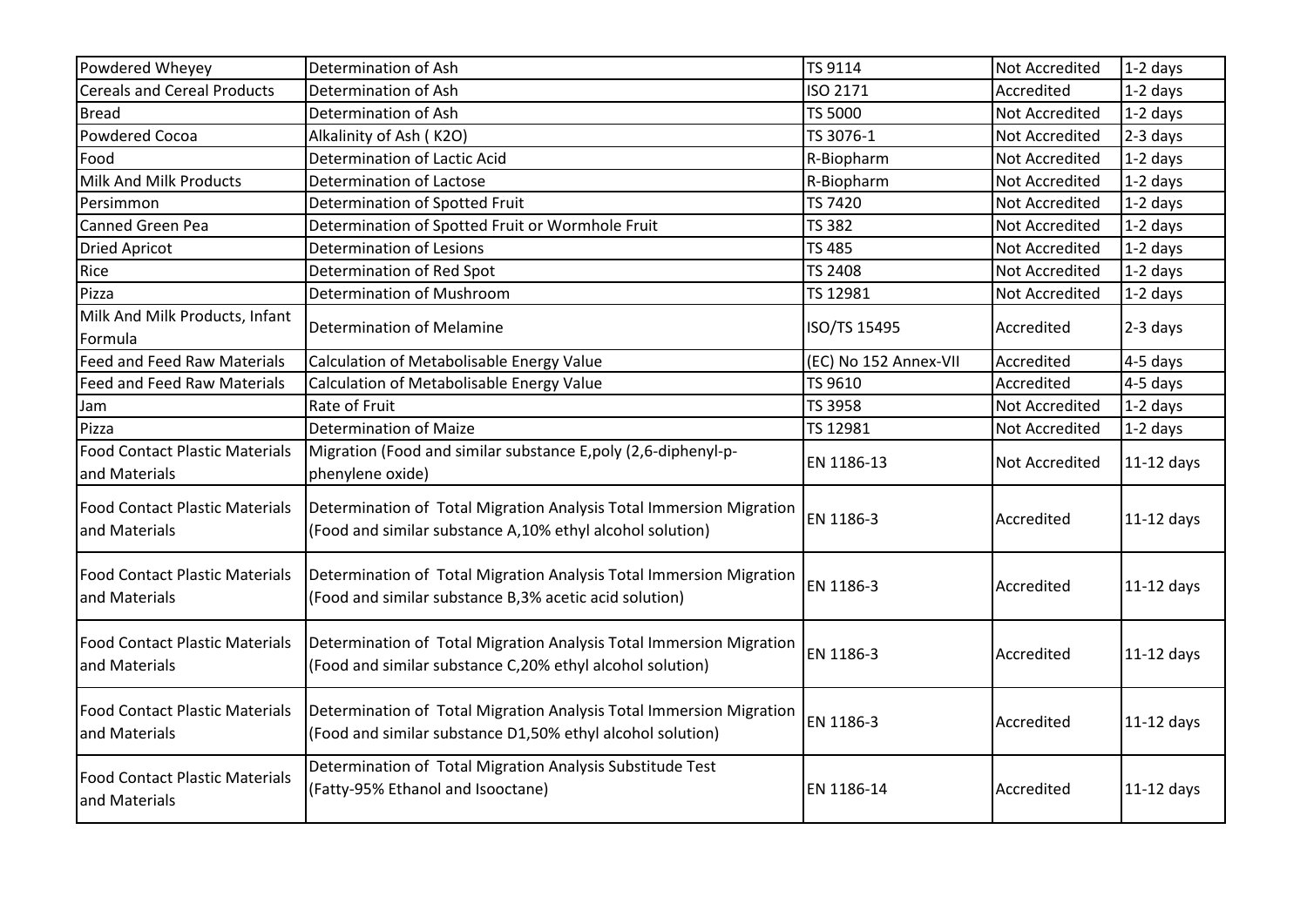| Solid, Liquid Oils                                                                                                                                                                                             | Determination of Mineral Oil          | <b>TS 894</b>           | <b>Not Accredited</b> | $1-2$ days |
|----------------------------------------------------------------------------------------------------------------------------------------------------------------------------------------------------------------|---------------------------------------|-------------------------|-----------------------|------------|
| Food                                                                                                                                                                                                           | Determination of Monosodium Glutamate | AOAC 970.37             | Accredited            | 2-3 days   |
| Rice                                                                                                                                                                                                           | Determination of Waxy Rice            | <b>TS 2408</b>          | <b>Not Accredited</b> | $1-2$ days |
| Cereals and Cereal Products,<br>Starch, Powdered Milk,<br>Powdered Wheyey, Yoghurt,<br>Sugar, Meat and Meat<br>Products, Chocolate, Oil Seed,<br>Pistachios, Cheese, Processed<br><b>Cheese Products, Milk</b> | <b>Determination of Moisture</b>      | DMS 122260              | Accredited            | $1-2$ days |
| Feed                                                                                                                                                                                                           | <b>Determination of Moisture</b>      | (EC) No 152 ANNEX III-A | Accredited            | $1-2$ days |
| Coffee Bean                                                                                                                                                                                                    | <b>Determination of Moisture</b>      | AOAC 979.12             | Not Accredited        | $1-2$ days |
| Spices                                                                                                                                                                                                         | <b>Determination of Moisture</b>      | AOAC 986.21             | Accredited            | 1-2 days   |
| Sugar                                                                                                                                                                                                          | <b>Determination of Moisture</b>      | ICUMSA GS2/1/3/9-15     | Not Accredited        | $1-2$ days |
| <b>Meat and Meat Products</b>                                                                                                                                                                                  | <b>Determination of Moisture</b>      | ISO 1442                | Accredited            | $1-2$ days |
| Halva, Dextrose, Candy, Turkish<br>Delight, Tahini, Cake                                                                                                                                                       | <b>Determination of Moisture</b>      | TS 1201 EN ISO 1741     | Not Accredited        | $1-2$ days |
| Starch, Instant Soup                                                                                                                                                                                           | <b>Determination of Moisture</b>      | TS 1252 EN ISO 1666     | <b>Not Accredited</b> | $1-2$ days |
| <b>Powdered Milk</b>                                                                                                                                                                                           | <b>Determination of Moisture</b>      | TS 1329                 | Not Accredited        | $1-2$ days |
| <b>Butter</b>                                                                                                                                                                                                  | <b>Determination of Moisture</b>      | TS 1331                 | Not Accredited        | $1-2$ days |
| <b>Tomato Paste</b>                                                                                                                                                                                            | <b>Determination of Moisture</b>      | TS 1466                 | Not Accredited        | $1-2$ days |
| Tea                                                                                                                                                                                                            | <b>Determination of Moisture</b>      | TS 1562                 | Not Accredited        | $1-2$ days |
| Margarine                                                                                                                                                                                                      | <b>Determination of Moisture</b>      | <b>TS 2812</b>          | Not Accredited        | $1-2$ days |
| Honey                                                                                                                                                                                                          | <b>Determination of Moisture</b>      | TS 3036                 | Not Accredited        | $1-2$ days |
| <b>Powdered Cocoa</b>                                                                                                                                                                                          | <b>Determination of Moisture</b>      | TS 3076-1               | Not Accredited        | $1-2$ days |
| <b>Turkish Coffee</b>                                                                                                                                                                                          | <b>Determination of Moisture</b>      | TS 13423                | Not Accredited        | $1-2$ days |
| <b>Dried Apricot</b>                                                                                                                                                                                           | <b>Determination of Moisture</b>      | <b>TS 485</b>           | Not Accredited        | $1-2$ days |
| Bread, Phyllo Dough                                                                                                                                                                                            | <b>Determination of Moisture</b>      | <b>TS 5000</b>          | Not Accredited        | $2-3$ days |
| Dried Fig                                                                                                                                                                                                      | <b>Determination of Moisture</b>      | <b>TS 541</b>           | Not Accredited        | $1-2$ days |
| Salt                                                                                                                                                                                                           | <b>Determination of Moisture</b>      | <b>TS 933</b>           | Not Accredited        | $1-2$ days |
| Cheese, Processed Cheese<br>Products                                                                                                                                                                           | <b>Determination of Moisture</b>      | <b>TS EN ISO 5534</b>   | Accredited            | $1-2$ days |
| Nut-Oil Seed                                                                                                                                                                                                   | <b>Determination of Moisture</b>      | <b>TS ISO 771</b>       | Not Accredited        | $1-2$ days |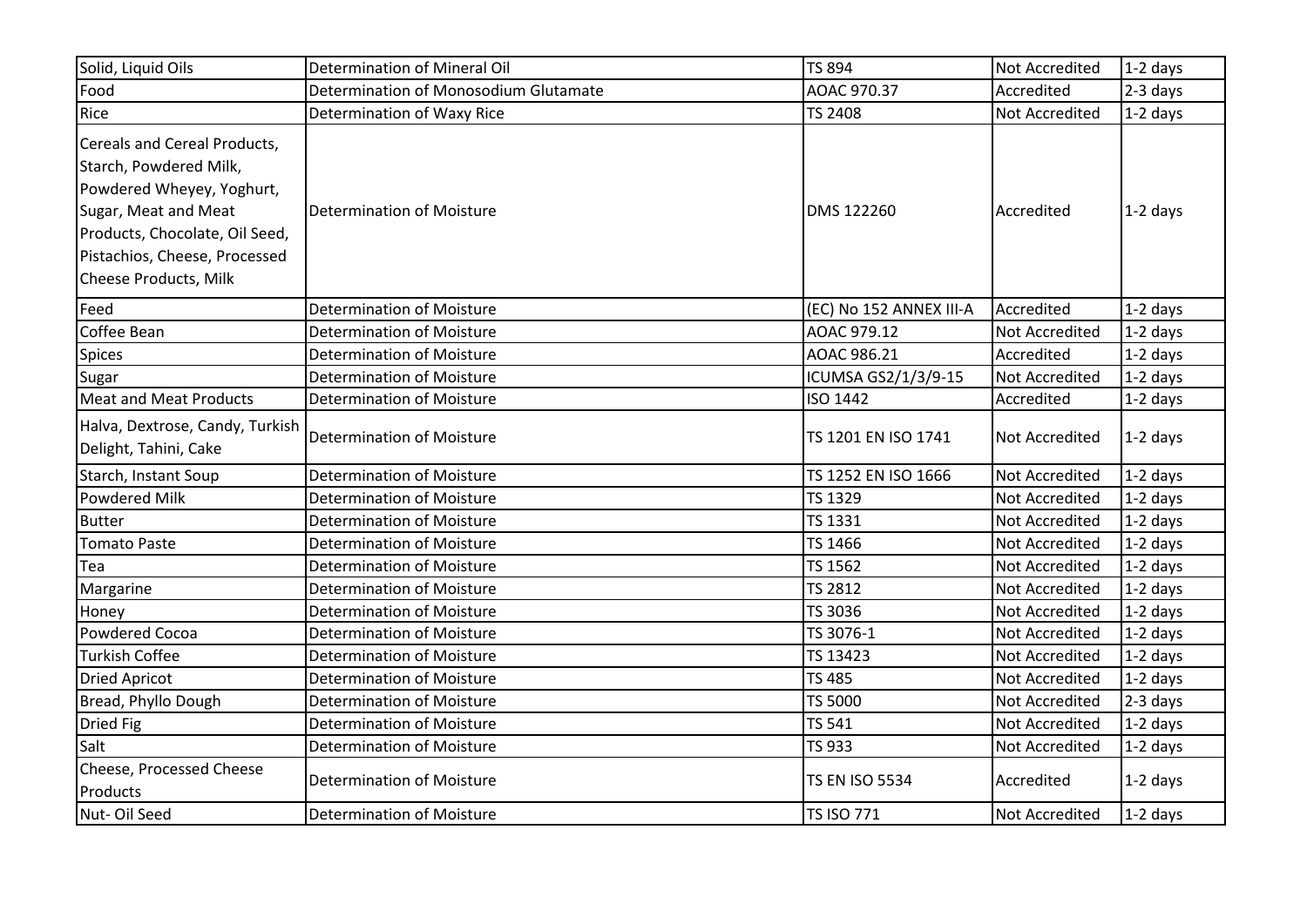| <b>Cereals and Cereal Products</b>  | <b>Determination of Moisture</b>     | <b>ISO 712</b>                               | Accredited     | $1-2$ days |
|-------------------------------------|--------------------------------------|----------------------------------------------|----------------|------------|
| <b>Meat Products</b>                | Rate of Moisture/Total Meat Protein  | ISO 1442 / DMS 87210                         | Not Accredited | $5-6$ days |
| Solid and Liquid Oils               | Moisture and Volatile Matter         | AOCS Ca 2c-25                                | Not Accredited | $1-2$ days |
| Food                                | <b>Total Amount</b>                  | DMS 65102                                    | Not Accredited | $1-2$ days |
| Food                                | Determination of Starch              | Ministry of Agriculture<br>and Rural Affairs | Not Accredited | $1-2$ days |
| Food                                | Determination of Starch Amount       | R-Biopharm                                   | Not Accredited | $1-2$ days |
| Feed                                | Determination of Starch Amount       | (EC) No 152 ANNEX III-L                      | Accredited     | 1-2 days   |
| <b>Cereals and Cereals Products</b> | Determination of Starch Amount       | ICC Standards No. 123                        | Not Accredited | $1-2$ days |
| <b>Powdered Sugar</b>               | Determination of Starch Amount       | TS 861                                       | Not Accredited | $1-2$ days |
| Tea                                 | <b>Unoxidized Part</b>               | TS 4600                                      | Not Accredited | $1-2$ days |
| Food Additive                       | Orange Yellow S                      | <b>NMKL 130</b>                              | Accredited     | 2-3 days   |
| <b>Food and Food Auxiliaries</b>    | Organoleptic Examination             | <b>TS EN ISO 5492</b>                        | Not Accredited | $1-2$ days |
| Tea                                 | Organoleptic Examination             | TS ISO 6078                                  | Not Accredited | $1-2$ days |
| <b>Dried Grape</b>                  | Defective Grain                      | TS 3411                                      | Not Accredited | $1-2$ days |
| Blackcurrant                        | <b>Defective Grain</b>               | TS 4062                                      | Not Accredited | $1-2$ days |
| Persimmon                           | Defective, Raw or Unfertilized Fruit | TS 7420                                      | Not Accredited | 1-2 days   |
| Vegetable Oils                      | Search of Cottonseed Oil             | TS 5041                                      | Not Accredited | $1-2$ days |
| Beewax                              | Determination of Paraffin, Ceresine  | European Pharmacopeiae                       | Not Accredited | $1-2$ days |
| Canned Tuna Fish                    | Rate of Part                         | <b>TS 353</b>                                | Not Accredited | 1-2 days   |
| Milk                                | Determination of Peroxidase          | TS 1019                                      | Not Accredited | $1-2$ days |
| Yoghurt                             | Determination of Peroxidase          | TS 1330                                      | Not Accredited | $1-2$ days |
| <b>Freezed Vegetables</b>           | Determination of Peroxidase          | TS 7999                                      | Not Accredited | $1-2$ days |
| <b>Oils Extracted From Food</b>     | Determination of Peroxide Value      | AOCS Cd 8b-90                                | Not Accredited | 2-3 days   |
| <b>Turkish Coffee</b>               | Petroleum Ether Extract              | TS 13423                                     | Not Accredited | $1-2$ days |
| <b>Beer</b>                         | pH Analysis                          | AOAC 945.10                                  | Accredited     | 1-2 days   |
| Wine                                | pH Analysis                          | AOAC 960.19                                  | Accredited     | $1-2$ days |
| Cocoa and Cocoa Products            | pH Analysis                          | AOAC 970.21                                  | Accredited     | $1-2$ days |
| <b>Acidic Food</b>                  | pH Analysis                          | AOAC 981.12                                  | Accredited     | $1-2$ days |
| <b>Cereal and Cereal Products</b>   | pH Analysis                          | AOAC 943.02                                  | Accredited     | $1-2$ days |
| Fruit-Vegetable Products            | pH Analysis                          | TS 1728 ISO 1842                             | Not Accredited | $1-2$ days |
| <b>Meat and Meat Products</b>       | pH Analysis                          | TS 3136 ISO 2917                             | Not Accredited | $1-2$ days |
| <b>Grape Molasses</b>               | pH Analysis                          | TS 3792                                      | Not Accredited | $1-2$ days |
| <b>White Cheese</b>                 | pH Analysis                          | TS 591                                       | Not Accredited | $1-2$ days |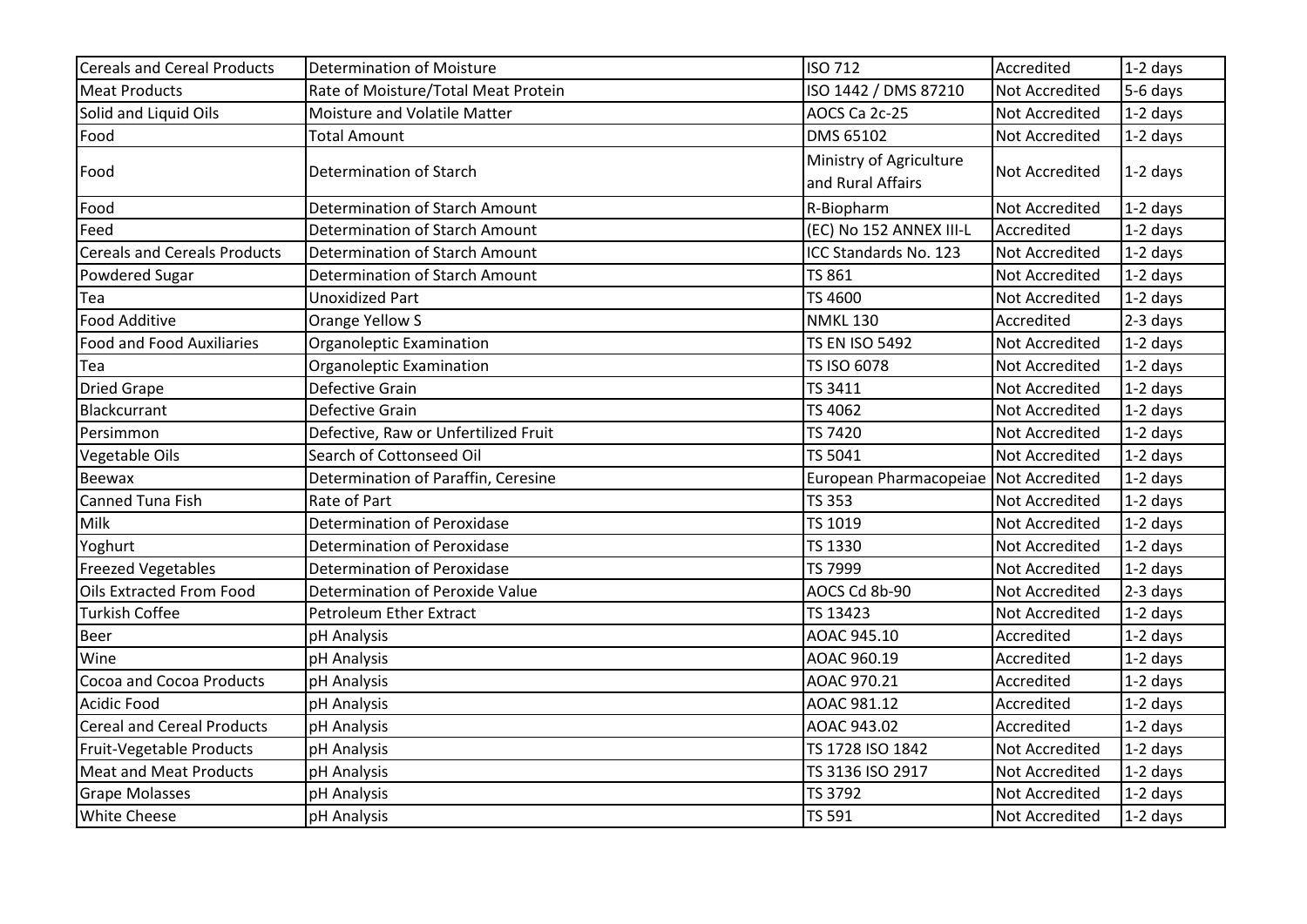| Sugar                                                    | pH Analysis                                    | <b>ICUMSA</b><br>GS1/2/3/4/7/8/9-23 | Not Accredited        | $1-2$ days |
|----------------------------------------------------------|------------------------------------------------|-------------------------------------|-----------------------|------------|
| Pasta                                                    | <b>Detection of Baking Time</b>                | TS 1620                             | <b>Not Accredited</b> | $1-2$ days |
| Frying Oil                                               | Polar Matter (Compounds)                       | <b>ISO 8420</b>                     | Not Accredited        | $2-3$ days |
| Sugar                                                    | Polarization                                   | ICUMSA GS2/3-1                      | Not Accredited        | $1-2$ days |
| Olive Oil                                                | Search of Pomace Oil                           | <b>TS 5042</b>                      | Not Accredited        | 2-3 days   |
| Honey                                                    | Proline                                        | AOAC 979.20                         | <b>Not Accredited</b> | $1-2$ days |
| Fruit, Vegetable Juice                                   | Proline                                        | <b>TS EN 1141</b>                   | <b>Not Accredited</b> | $1-2$ days |
| <b>Cereal and Cereal Products</b>                        | Determination of Crude Protein Kjeldahl Method | ICC Standarts No. 105/2             | Accredited            | $1-2$ days |
| <b>Meat and Meat Products</b>                            | <b>Determination of Protein</b>                | <b>ISO 937</b>                      | Accredited            | $1-2$ days |
| Food                                                     | Determination of Protein                       | DMS 122261 (Dumas                   | Accredited            | 1-2 days   |
| Milk and Milk Products                                   | Determination of Protein Kjeldahl Method       | APHA 15.132                         | Accredited            | 1-2 days   |
| <b>Butter and Extractable Milk-</b><br><b>Based Oils</b> | Determination of Reichert Meissle Number       | AOCS Cd 5-40                        | <b>Not Accredited</b> | $1-2$ days |
| Walnut                                                   | Determination of darker walnut inside          | <b>TS 1276</b>                      | Not Accredited        | $1-2$ days |
| <b>Dried Apricot</b>                                     | Significant Defects in Color and Structure     | TS 485                              | <b>Not Accredited</b> | $1-2$ days |
| Solid and Liquid Oils                                    | Determining of Amount of Soap                  | <b>TS 5038</b>                      | <b>Not Accredited</b> | $1-2$ days |
| Solid and Liquid Oils                                    | Determination of Saponification Value          | AOCS Cd 3-25                        | Accredited            | $1-2$ days |
| Solid and Liquid Oils                                    | Determination of Unsaponifiable Substance      | AOCS Ca 6a-40                       | <b>Not Accredited</b> | $1-2$ days |
| <b>Food Additive</b>                                     | Determination of Purity                        | <b>FCC</b>                          | <b>Not Accredited</b> | $1-2$ days |
| Gum                                                      | Determination of Gum Base                      | <b>TS 8000</b>                      | <b>Not Accredited</b> | $1-2$ days |
| Blackcurrant                                             | Pieces of Stalks                               | TS 4062                             | Not Accredited        | $1-2$ days |
| Jam                                                      | Stem and Calyculus Fruit                       | TS 4186                             | <b>Not Accredited</b> | $1-2$ days |
| Mint                                                     | Pieces of Stalks and Branches                  | TS 3498 ISO 2256                    | Not Accredited        | 1-2 days   |
| <b>Red Pepper Flakes</b>                                 | Pieces of Stalks and Branches                  | TS 3706                             | <b>Not Accredited</b> | $1-2$ days |
| Thyme                                                    | Pieces of Stalks and Branches                  | TS 3786                             | <b>Not Accredited</b> | $1-2$ days |
| Canned Green Pea                                         | <b>Yellow Green Pea</b>                        | <b>TS 382</b>                       | <b>Not Accredited</b> | $1-2$ days |
| Green Pea                                                | Determination of Colors Except Yellow          | ISO 605                             | <b>Not Accredited</b> | $1-2$ days |
| Food                                                     | Determination of Crude Cellulose               | <b>ISO 5498</b>                     | Accredited            | 2-3 days   |
| Powdered Cocoa                                           | Determination of Crude Cellulose               | TS 3076-1                           | <b>Not Accredited</b> | 2-3 days   |
| <b>Wheat Flour</b>                                       | Determination of Crude Cellulose               | TS 4966                             | <b>Not Accredited</b> | 2-3 days   |
| Tea                                                      | Determination of Crude Cellulose               | TS ISO 15598                        | Not Accredited        | 2-3 days   |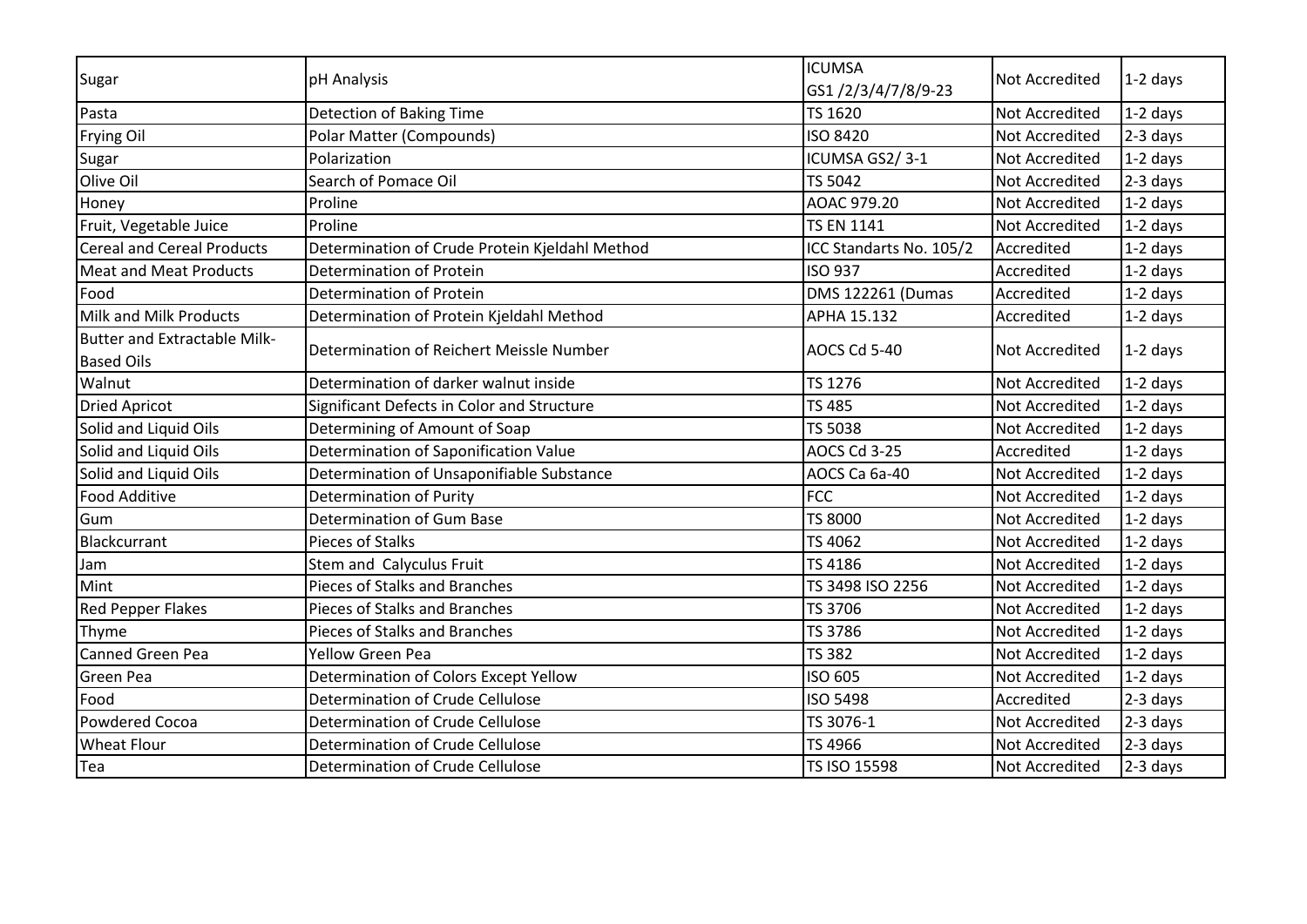| <b>Food and Food Additives</b>              | Determination of Synthetic Dyestuffs, E100-Curcumin, E102-Tatrazine,<br>E104-Quinoline Yellow, E110-Sunset Yellow FCF, Orange Yellow S,<br>E120-Cochineal, Carminic Acid, Carmines, E122-Azorubine, Carmoisine,<br>E124-Ponceau 4R, Cochineal Red A, E129-Allura Red AC, E131-Patent<br>Blue V, E132-Indigotine (Indigo Carmine), E133-Brilliant Blue FCF, E142-<br>Green S, E151-Brilliant Black BN, Black PN Spectrofotometer Method | <b>DMS 25139</b>        | Accredited            | $2-3$ days |
|---------------------------------------------|----------------------------------------------------------------------------------------------------------------------------------------------------------------------------------------------------------------------------------------------------------------------------------------------------------------------------------------------------------------------------------------------------------------------------------------|-------------------------|-----------------------|------------|
| Honey                                       | Determination of Free Acidity                                                                                                                                                                                                                                                                                                                                                                                                          | TS 3036                 | Not Accredited        | $1-2$ days |
| Wine                                        | Determination of Free Sulfur Dioxide                                                                                                                                                                                                                                                                                                                                                                                                   | EEC No 2676/90          | Not Accredited        | $1-2$ days |
| Solid and Liquid Oils                       | Determination of Free Oil Acidity                                                                                                                                                                                                                                                                                                                                                                                                      | AOCS Ca 5a-40           | Not Accredited        | $1-2$ days |
| <b>Canned Fish</b>                          | Water Rate of In Liquid                                                                                                                                                                                                                                                                                                                                                                                                                | <b>TS 353</b>           | Not Accredited        | $1-2$ days |
| <b>Canned Fish</b>                          | Oil Rate of In Liquid                                                                                                                                                                                                                                                                                                                                                                                                                  | <b>TS 353</b>           | <b>Not Accredited</b> | $1-2$ days |
| <b>Freezed Strawberry</b>                   | <b>Determination of Drip Loss</b>                                                                                                                                                                                                                                                                                                                                                                                                      | TS 5391                 | Not Accredited        | $1-2$ days |
| Alcoholic-Non Alcoholic<br><b>Beverages</b> | Determination of Sitric Acid                                                                                                                                                                                                                                                                                                                                                                                                           | R-Biopharm              | Not Accredited        | $1-2$ days |
| Tomato Paste                                | Determination of Black Stain Amount                                                                                                                                                                                                                                                                                                                                                                                                    | TS 1466                 | Not Accredited        | $1-2$ days |
| Salt                                        | Determination of Sodium Chloride                                                                                                                                                                                                                                                                                                                                                                                                       | TS 6675                 | Not Accredited        | $1-2$ days |
| Tea                                         | Determination of Water Extract                                                                                                                                                                                                                                                                                                                                                                                                         | ISO 9768                | Accredited            | $2-3$ days |
| Margarine                                   | <b>Determination of Water Amount</b>                                                                                                                                                                                                                                                                                                                                                                                                   | <b>TS 2812</b>          | <b>Not Accredited</b> | $1-2$ days |
| Pizza                                       | Determination of Sausage, Salami Amount                                                                                                                                                                                                                                                                                                                                                                                                | TS 12981                | Not Accredited        | $1-2$ days |
| Feed                                        | Determination of Water-Soluble Chloride Content                                                                                                                                                                                                                                                                                                                                                                                        | (EC) No 152 ANNEX III-Q | Accredited            | $1-2$ days |
| <b>Food Additive</b>                        | Determination of Water-Insoluble Matter                                                                                                                                                                                                                                                                                                                                                                                                | <b>FCC</b>              | Not Accredited        | $1-2$ days |
| <b>Spices</b>                               | Determination of Water-Soluble Extract                                                                                                                                                                                                                                                                                                                                                                                                 | ISO 941                 | Not Accredited        | $1-2$ days |
| <b>Turkish Coffee</b>                       | Determination of Water-Soluble Ash                                                                                                                                                                                                                                                                                                                                                                                                     | TS 13423                | Not Accredited        | 2-3 days   |
| Tea                                         | Determination of Water-Soluble Ash (According to Total Ash)                                                                                                                                                                                                                                                                                                                                                                            | TS 1565                 | Not Accredited        | $2-3$ days |
| Tea                                         | Alkalinity of Water Soluble Ash                                                                                                                                                                                                                                                                                                                                                                                                        | TS 1567                 | <b>Not Accredited</b> | $2-3$ days |
| <b>Turkish Coffee</b>                       | Alkalinity of Water Soluble Ash                                                                                                                                                                                                                                                                                                                                                                                                        | TS 13423                | Not Accredited        | $2-3$ days |
| <b>Freezed Maize</b>                        | Determination of Water Soluble Matter                                                                                                                                                                                                                                                                                                                                                                                                  | TS 10932                | <b>Not Accredited</b> | $1-2$ days |
| <b>Turkish Coffee</b>                       | Determination of Water Soluble                                                                                                                                                                                                                                                                                                                                                                                                         | TS 13423                | Not Accredited        | $1-2$ days |
| <b>Spices</b>                               | Determination of Water Insoluble Ash                                                                                                                                                                                                                                                                                                                                                                                                   | <b>TS 2132</b>          | <b>Not Accredited</b> | $1-2$ days |
| Carbonate                                   | Determination of Water-Insoluble Matter                                                                                                                                                                                                                                                                                                                                                                                                | TS 10380                | Not Accredited        | $1-2$ days |
| Salt                                        | Determination of Water-Insoluble Matter                                                                                                                                                                                                                                                                                                                                                                                                | TS 1346                 | <b>Not Accredited</b> | $1-2$ days |
| Honey                                       | Determination of Water-Insoluble Matter                                                                                                                                                                                                                                                                                                                                                                                                | TS 3036                 | <b>Not Accredited</b> | $1-2$ days |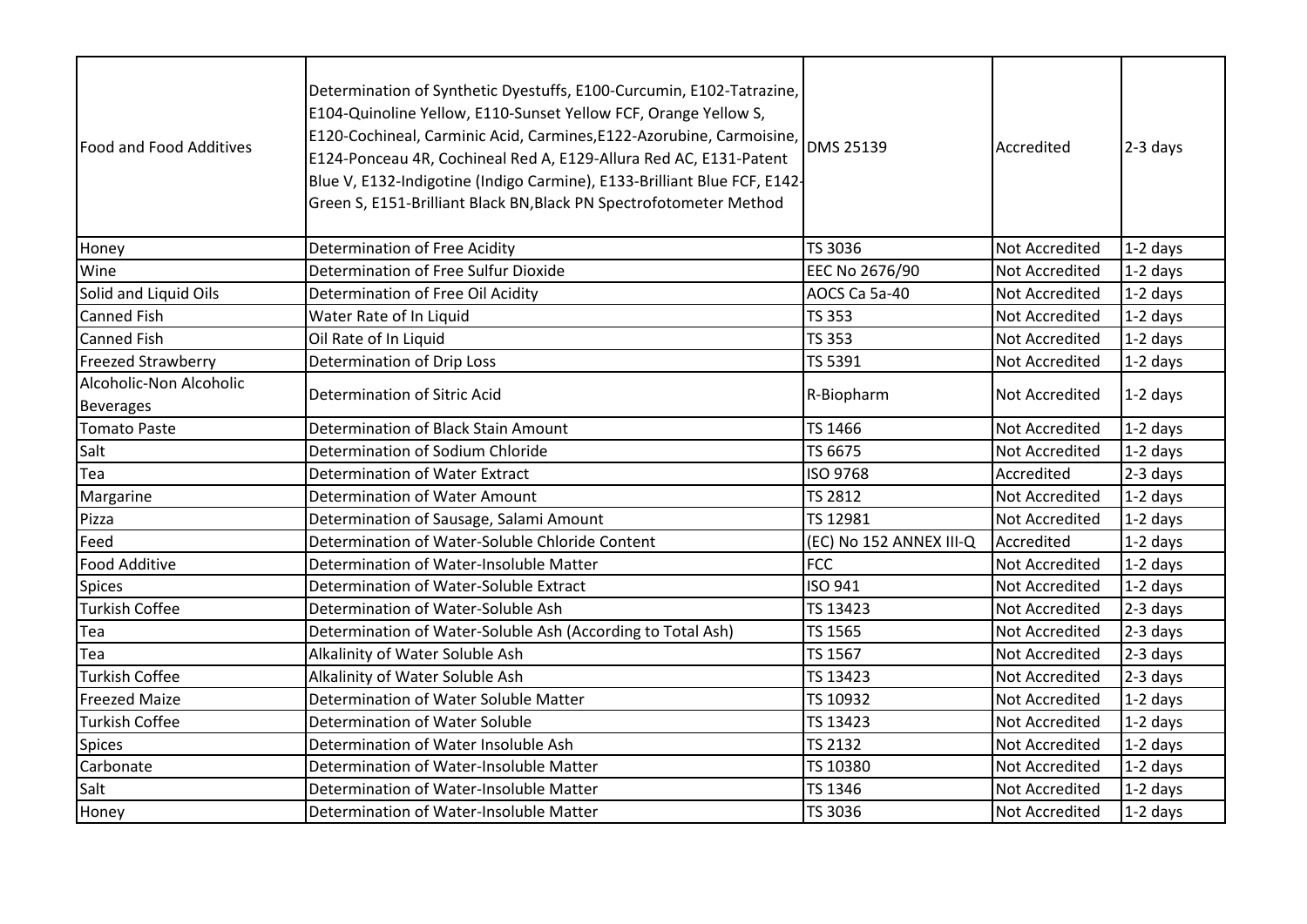| Sugar                                                    | Determination of Water-Insoluble Matter                                 | <b>TS 861</b>           | Not Accredited        | $1-2$ days |
|----------------------------------------------------------|-------------------------------------------------------------------------|-------------------------|-----------------------|------------|
| Soluable Coffee                                          | Determination of Water Solubility                                       | TS 5389                 | Not Accredited        | 1-2 days   |
| Vegetable Oils                                           | Search of Sesame Oil                                                    | TS 5044                 | Not Accredited        | $1-2$ days |
| Pasta                                                    | Amount of Substance Passing Into Water                                  | TS 1620                 | <b>Not Accredited</b> | 1-2 days   |
| Wine                                                     | Determination of Sulfate                                                | AOAC 955.26             | Not Accredited        | 2-3 days   |
| <b>Food Additive</b>                                     | Determination of Sulfate                                                | <b>FCC</b>              | Not Accredited        | 2-3 days   |
| <b>Sugar And Syrup</b>                                   | Determination of Sulfated Ash                                           | AOAC 900.02             | Not Accredited        | 2-3 days   |
| Food Additive                                            | Determination of Sulfated Ash                                           | <b>FCC</b>              | <b>Not Accredited</b> | $2-3$ days |
| Chocolatte                                               | Determination of Milk Dry                                               | <b>DMS 71833</b>        | <b>Not Accredited</b> | 2-3 days   |
| Milk and Milk Products                                   | Determination of Milk Fat                                               | ISO 8262-3              | Not Accredited        | 2-3 days   |
| <b>Butter</b>                                            | Determination of Milk Fat                                               | TS 1331                 | <b>Not Accredited</b> | $1-2$ days |
| Chocolatte                                               | Determination of Milk Fat                                               | <b>TS 7800</b>          | Not Accredited        | 2-3 days   |
| <b>Foods Containing Liquid</b>                           | Net Weight and Drained Weight                                           | NMKL No.55              | Accredited            | 2-3 days   |
| Canned Fish                                              | <b>Determination of Drained Mass</b>                                    | <b>TS 353</b>           | Not Accredited        | $1-2$ days |
| Canned Food                                              | Determination of Drained Mass                                           | TS 2664                 | Not Accredited        | $1-2$ days |
| Garniture                                                | Vegetable Rate of Drained Mass                                          | TS 12399                | Not Accredited        | $1-2$ days |
| Canned Food                                              | <b>Total Mass rate of Drained Mass</b>                                  | TS 2664                 | Not Accredited        | 1-2 days   |
| Feed                                                     | Determination of Sugar                                                  | (EC) No 152 ANNEX III-J | Accredited            | $2-3$ days |
| Food                                                     | Determination of Sugar                                                  | DMS 65651               | Accredited            | 2-3 days   |
| Tomato Paste, Biscuit                                    | Determination of Sugar                                                  | TS 1466                 | Not Accredited        | 2-3 days   |
| Gum                                                      | Determination of Sugar                                                  | TS 7780                 | Not Accredited        | 2-3 days   |
| Honey                                                    | Determination of Honey Sample Fructose, Glucose, Sucrose and<br>Maltose | TS 13359                | Accredited            | $2-3$ days |
| Fruit and Vegetable Products,<br>Non-Alcoholic Beverages | Determination of Honey Sample Fructose, Glucose, Sucrose and<br>Maltose | EN 12630                | Accredited            | 2-3 days   |
| <b>Dried Grape</b>                                       | Determination of Candied Grain                                          | TS 3411                 | Not Accredited        | $1-2$ days |
| <b>Blackcurrant</b>                                      | Determination of Candied Grain                                          | TS 4062                 | <b>Not Accredited</b> | $1-2$ days |
| Salt                                                     | <b>Determination of Grain Size</b>                                      | TS 933                  | Not Accredited        | $1-2$ days |
| Roasted Chickpea                                         | Determination of Grain Diameter                                         | TS 13194                | Not Accredited        | $1-2$ days |
| <b>Bulghur</b>                                           | <b>Determination of Grain Thickness</b>                                 | <b>TS 2284</b>          | Not Accredited        | $1-2$ days |
| Olive                                                    | <b>Determination of Grain Thickness</b>                                 | <b>TS 774</b>           | Not Accredited        | $1-2$ days |
| Wheat                                                    | <b>Determination of Grain Thickness</b>                                 | TS 13494                | Not Accredited        | $1-2$ days |
| Bean                                                     | <b>Determination of Grain Thickness</b>                                 | <b>TS 141</b>           | Not Accredited        | $1-2$ days |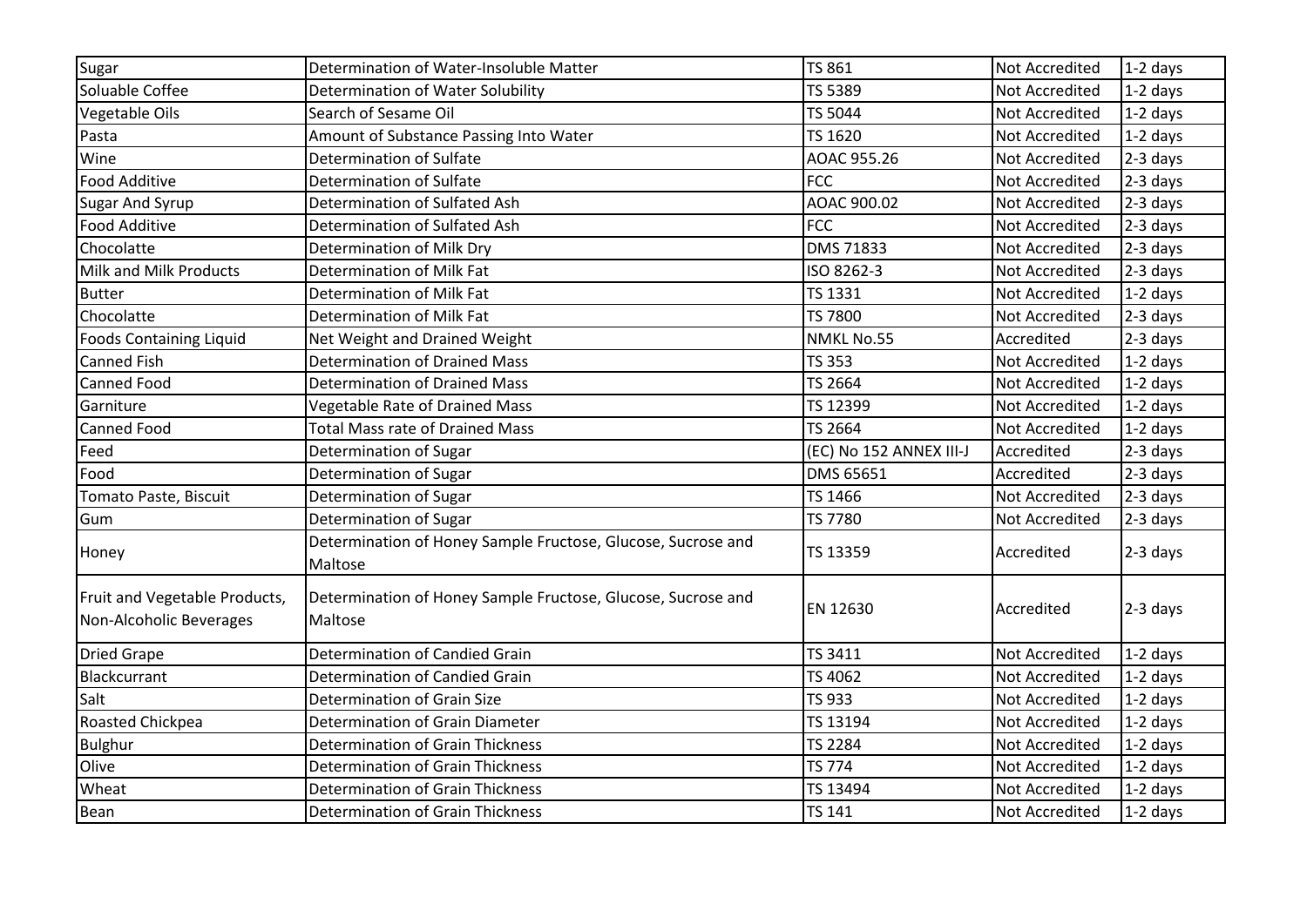| <b>Dried Grape</b>                    | Determination of Grain Stem                             | TS 3411            | Not Accredited        | $1-2$ days |
|---------------------------------------|---------------------------------------------------------|--------------------|-----------------------|------------|
| Food                                  | Determination of Grain Number                           | <b>DMS 76944</b>   | Not Accredited        | $1-2$ days |
| Lentil                                | Determination of Stone, Soil, Etc. Inorganic Substances | <b>TS 143</b>      | <b>Not Accredited</b> | $1-2$ days |
| <b>Bulghur</b>                        | Determination of Stone, Soil, Etc. Inorganic Substances | <b>TS 2284</b>     | <b>Not Accredited</b> | $1-2$ days |
| Rice                                  | Determination of Chalked Grain                          | <b>TS 2408</b>     | Not Accredited        | $1-2$ days |
| Chocolatte                            | Determination of Theobromine                            | <b>TS 7800</b>     | Not Accredited        | $1-2$ days |
| <b>Canned Food</b>                    | Determination of Head Space                             | TS 2664            | Not Accredited        | $1-2$ days |
| Food Additive                         | Determination of Total Heavy Metals(Lead)               | <b>DMS 22494</b>   | Not Accredited        | $1-2$ days |
| Wine                                  | Determination of Total Alcohol Amount                   | EEC No 000 / 90    | Not Accredited        | $1-2$ days |
| Wine                                  | Determination of Total Acidity                          | EEC No 2676/90     | Not Accredited        | $1-2$ days |
| <b>Meat and Meat Products</b>         | Determination of Total Meat Protein                     | DMS 87210          | <b>Not Accredited</b> | 5-6 days   |
| <b>Total Cocoa Dry Substance (Dry</b> |                                                         |                    |                       |            |
| Substance), Bitter-Milk               | Determination of Total Cocoa Dry Matter Determination   | DMS 71834          | <b>Not Accredited</b> | $2-3$ days |
| Chocolatte                            |                                                         |                    |                       |            |
| Ice Cream                             | Determination of Total Solid Substance                  | <b>TS ISO 3728</b> | <b>Not Accredited</b> | $1-2$ days |
| Fruit, Vegetable Juice                | Determination of Total Dry Substance                    | <b>TS EN 12145</b> | Not Accredited        | $1-2$ days |
| Yoghurt                               | Determination of Total Dry Substance                    | TS 1330            | <b>Not Accredited</b> | $1-2$ days |
| Lentil                                | Determination of Total Defective Grain                  | <b>TS 143</b>      | Not Accredited        | $1-2$ days |
| <b>Dried Apricot</b>                  | Determination of Total Tolerance                        | <b>TS 485</b>      | Not Accredited        | $1-2$ days |
| <b>Dried Fig</b>                      | <b>Determination of Total Tolerance</b>                 | <b>TS 541</b>      | Not Accredited        | 1-2 days   |
| Persimmon                             | Determination of Total Tolerance                        | <b>TS 7420</b>     | <b>Not Accredited</b> | $1-2$ days |
| Tea                                   | Determination of Total Dry Tea Amount                   | ISO 11286          | Not Accredited        | $1-2$ days |
| Fish                                  | Determination of Total Volatile Basic Nitrogen          | 95/149/EC Annex-II | <b>Not Accredited</b> | $1-2$ days |
| Lentil                                | Determination of Total Foreign Substance                | <b>TS 143</b>      | Not Accredited        | $1-2$ days |
| <b>Meat and Meat Products</b>         | Determination of Chloride                               | ISO 1841-2         | Accredited            | 1-2 days   |
| Cheese, Processed Cheese              | Determination of Chloride Content                       | ISO 5943           | Accredited            | $1-2$ days |
| Products                              |                                                         |                    |                       |            |
| Pickle                                | Determination of Chloride Content                       | TS 11112           | Not Accredited        | $1-2$ days |
| <b>Butter</b>                         | Determination of Chloride Content                       | <b>ISO 1738</b>    | Not Accredited        | $1-2$ days |
| Pasta                                 | Determination of Chloride Content                       | TS 1620            | Not Accredited        | $1-2$ days |
| Canned Food                           | Determination of Chloride Content                       | TS 2664            | Not Accredited        | $1-2$ days |
| Bread, Soup                           | Determination of Chloride Content                       | TS 5000            | Not Accredited        | 2-3 days   |
| Olive                                 | Determination of Chloride Content                       | <b>TS 774</b>      | Not Accredited        | 1-2 days   |
| Spice                                 | Determination of Chloride Content                       | TS 9401 ISO 2253   | Not Accredited        | $1-2$ days |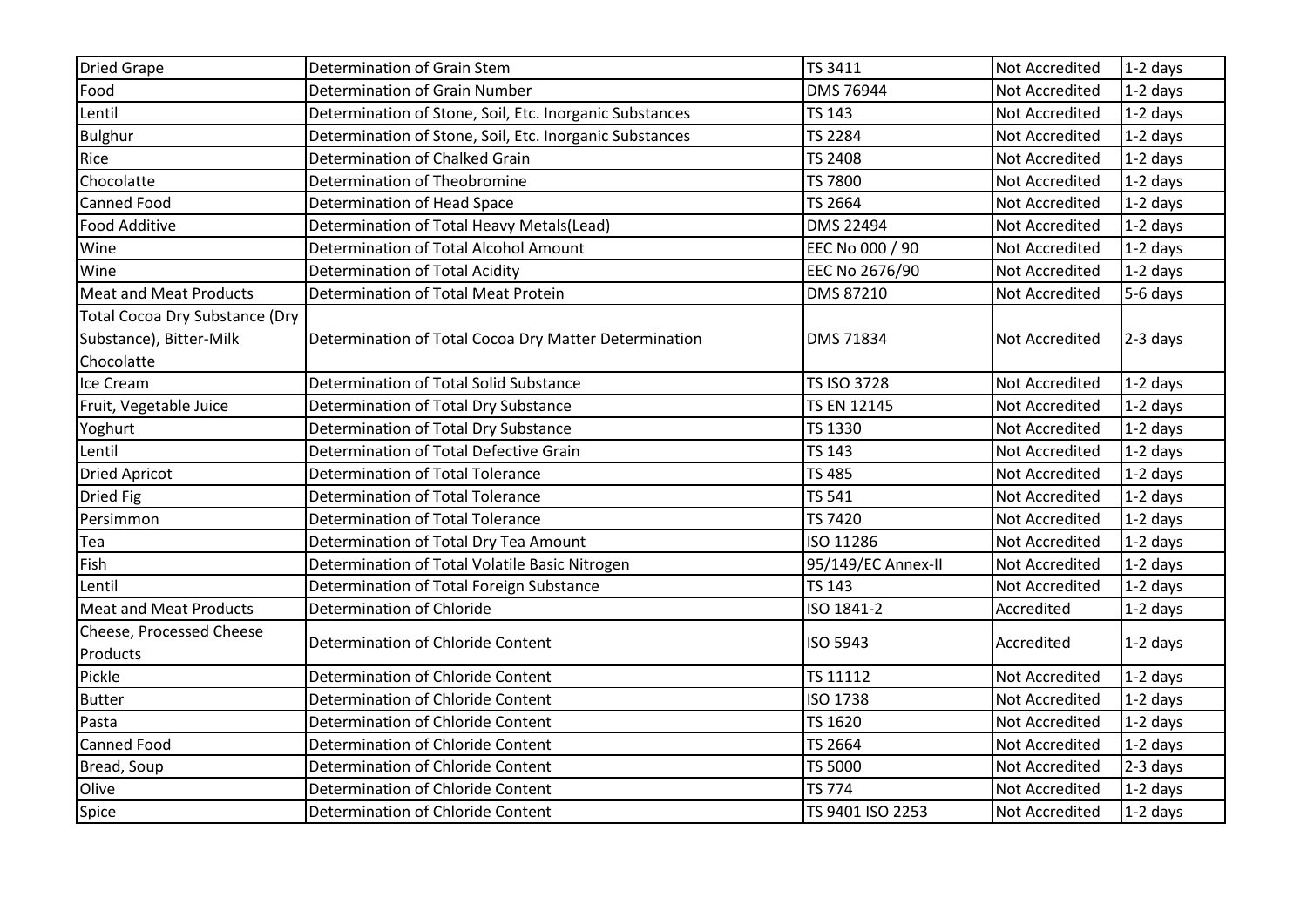| <b>Butter</b>                                                   | Milk Fat in Dry Substance Excluding Salt    | <b>TS 1331</b>                              | Not Accredited        | $2-3$ days |
|-----------------------------------------------------------------|---------------------------------------------|---------------------------------------------|-----------------------|------------|
| <b>High Process Products with</b><br><b>Gelatin and Gelatin</b> | Determination of Species (Pig, Beef)        | DMS 114352<br>(LC-MS/MS)                    | Accredited            | $2-3$ days |
| Wine                                                            | Determination of Volatile Acids             | <b>TS 522</b>                               | <b>Not Accredited</b> | $1-2$ days |
| Non-Alcoholic Drinks                                            | Determination of Volatile Acidity           | IFU Analyses No.5                           | Not Accredited        | $1-2$ days |
| Wine                                                            | Determination of Non Volatile Acids         | <b>TS 522</b>                               | <b>Not Accredited</b> | $1-2$ days |
| Spice                                                           | Determination of Non Volatile Ether Extract | TS 2137 ISO 1108                            | Not Accredited        | $2-3$ days |
| Spice                                                           | Determination of Volatile Fat               | <b>EN ISO 6571</b>                          | <b>Not Accredited</b> | 2-3 days   |
| Olive Oil                                                       | Determination of Ultraviolet Absorbance     | <b>TS 341</b>                               | Not Accredited        | $1-2$ days |
| <b>Cucumber Pickle</b>                                          | Length                                      | TS 11112                                    | Not Accredited        | $1-2$ days |
| Rice                                                            | Length                                      | <b>TS 2408</b>                              | Not Accredited        | $1-2$ days |
| Rice                                                            | Rate of Length/Width                        | <b>TS 2408</b>                              | Not Accredited        | $1-2$ days |
| Feed                                                            | Determination of Urea                       | (EC) No 152- Annex III-D                    | Accredited            | $1-2$ days |
| Soy Bean                                                        | Determination of Urease Activity            | TS 4707 ISO 5506                            | Accredited            | $1-2$ days |
| <b>Assorted Nuts</b>                                            | Rate of Product                             | DMS 98403                                   | <b>Not Accredited</b> | $1-2$ days |
| Pizza                                                           | Rate of Top Material                        | TS 12981                                    | Not Accredited        | $1-2$ days |
| <b>Viscous Liquid Foods</b>                                     | Determination of Viscosity                  | <b>Brookfield DV-</b><br>II+ProRVViscometer | <b>Not Accredited</b> | $1-2$ days |
| Food                                                            | Determination of Vitamin C (Ascorbic acid)  | TS EN 14130                                 | Not Accredited        | $2-3$ days |
| Hazelnut                                                        | Total of Broken, Crushed Grain              | TS 1917                                     | Not Accredited        | $1-2$ days |
| <b>Food and Food Additives</b>                                  | Determination of Foreign Substance          | DMS 22625                                   | Not Accredited        | $1-2$ days |
| Powdered Milk                                                   | Determination of Fat                        | Gerber Method                               | Not Accredited        | $2-3$ days |
| Chocolatte                                                      | Determination of Fat                        | <b>TS 7800</b>                              | Not Accredited        | $2-3$ days |
| Milk and Milk Products                                          | Determination of Fat                        | ISO 8262-3                                  | Accredited            | 2-3 days   |
| Canned Food                                                     | Determination of Fat                        | <b>TS 2664</b>                              | Not Accredited        | $2-3$ days |
| Margarine                                                       | Determination of Fat                        | <b>TS 2812</b>                              | Not Accredited        | $2-3$ days |
| <b>Powdered Cocoa</b>                                           | Determination of Fat                        | TS 3076-1                                   | Not Accredited        | 2-3 days   |
| Food                                                            | Determination of Fat                        | DMS 121885-AOCS Am<br>5.04 (Ankom)          | Accredited            | $2-3$ days |
| <b>Meat and Meat Products</b>                                   | Determination of Fat                        | <b>ISO 1443</b>                             | Accredited            | $2-3$ days |
| Seed Oil                                                        | Determination of Fat                        | ISO 659                                     | <b>Not Accredited</b> | $2-3$ days |
| Mayonnaise                                                      | Determination of Fat                        | <b>TS 7437</b>                              | Not Accredited        | $2-3$ days |
| Tahini Halva                                                    | Determination of Fat (Seed Fat)             | <b>TS 2590</b>                              | Not Accredited        | $2-3$ days |
| <b>Meat Products</b>                                            | Rate of Fat/Total Meat Protein              | ISO 1443/DMS 87210                          | <b>Not Accredited</b> | 5-6 days   |